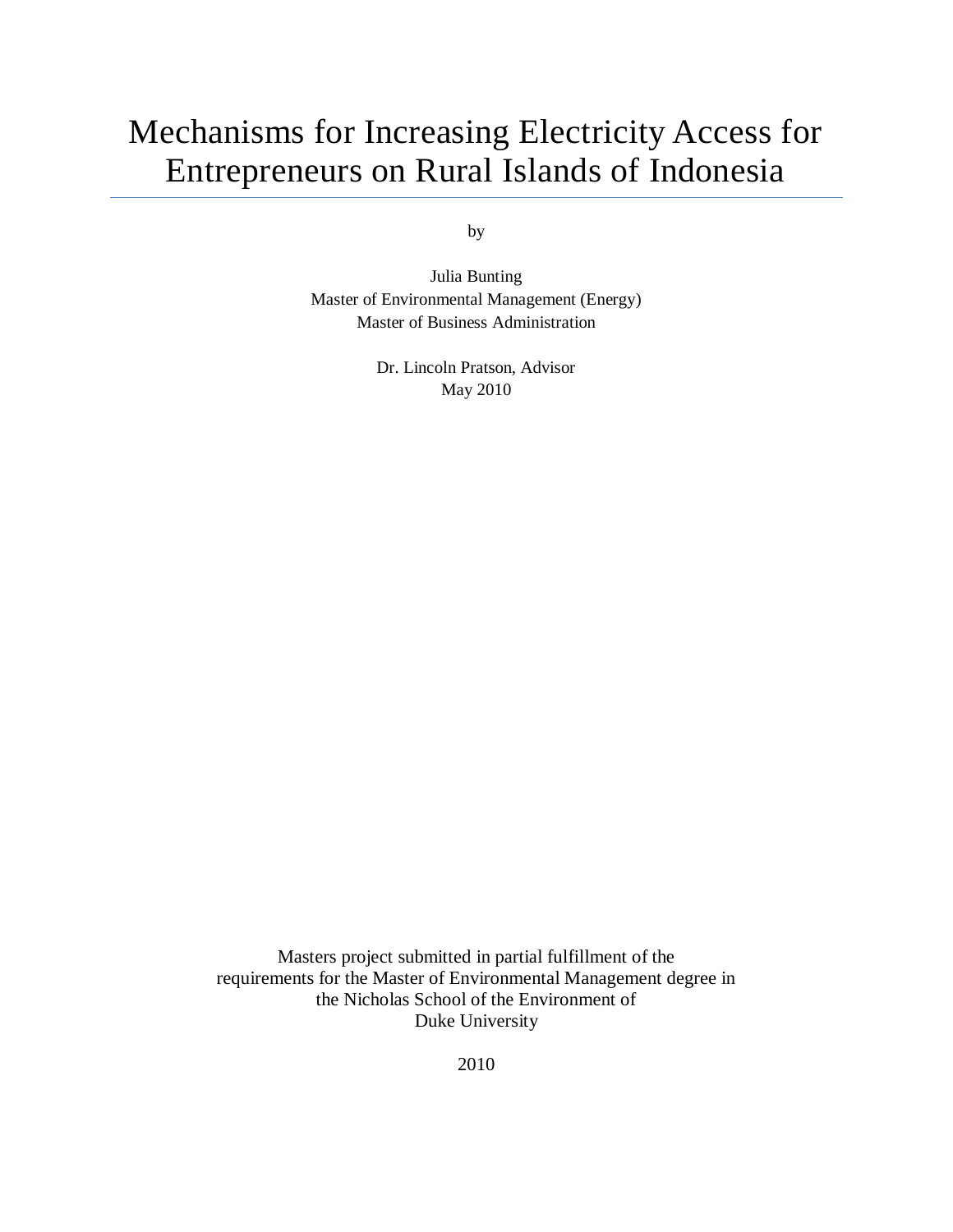## ABSTRACT

The importance of developing alternative livelihoods in Indonesia is reaching a critical level. Over 60% of the population is reliant upon the ocean for employment and destructive fishing practices have destroyed over half of the marine habitat<sup>1</sup>. As a result, family incomes have suffered and fishers have been forced to travel farther from home, often leaving their families for a month at a time. In response, development efforts have begun to focus their attention on small entrepreneurial businesses that offer an increase in the average wage earned by rural fisherman while also reducing the pressure on wild fish stocks. The business model under analysis employs a franchise system of business development whereby fishermen buy kits to build backyard mariculture tanks capable of raising marine species for export and also for local consumption. While developers have observed success with local adoption and with species rearing, one major challenge remains. The mariculture systems require a constant energy supply to run the pumps but 47% of the country does not have access to electricity. This hurdle poses a significant challenge for the success of the mariculture program but also for other economic development initiatives that often rely on electricity access.

The purpose of this Masters Project was to investigate energy alternatives for rural regions of Indonesia, calculate the costs and feasibility of energy development and evaluate the efficacy of the mariculture business model after inclusion of full energy costs. This was accomplished over a five month period through extensive data collection in the field. NGOs, private firms and government agencies were interviewed and documents were obtained. Results of the data collection were analyzed using the Homer Energy Modeling System and other Excel based tools. The results of this study indicate that the costs of energy development in Indonesia are prohibitive for mariculture entrepreneurs. A series of hurdles including geographic isolation, government mandated price ceilings for rate payers and limited wind resource availability pose significant barriers. The results suggest that alternative economic development on island regions of Indonesia should focus on industries that do not require a constant and steady energy supply. Businesses that can take advantage of a short duration of electricity supply or one that is unpredictable will be more cost effective and appropriate to local income levels.

 $\overline{\phantom{a}}$ 

<sup>1</sup> *Briggs, Mathew. "Destructive Fishing Practices". Improving Coastal Livelihoods through Sustainable Aquaculture Practices. 2003*.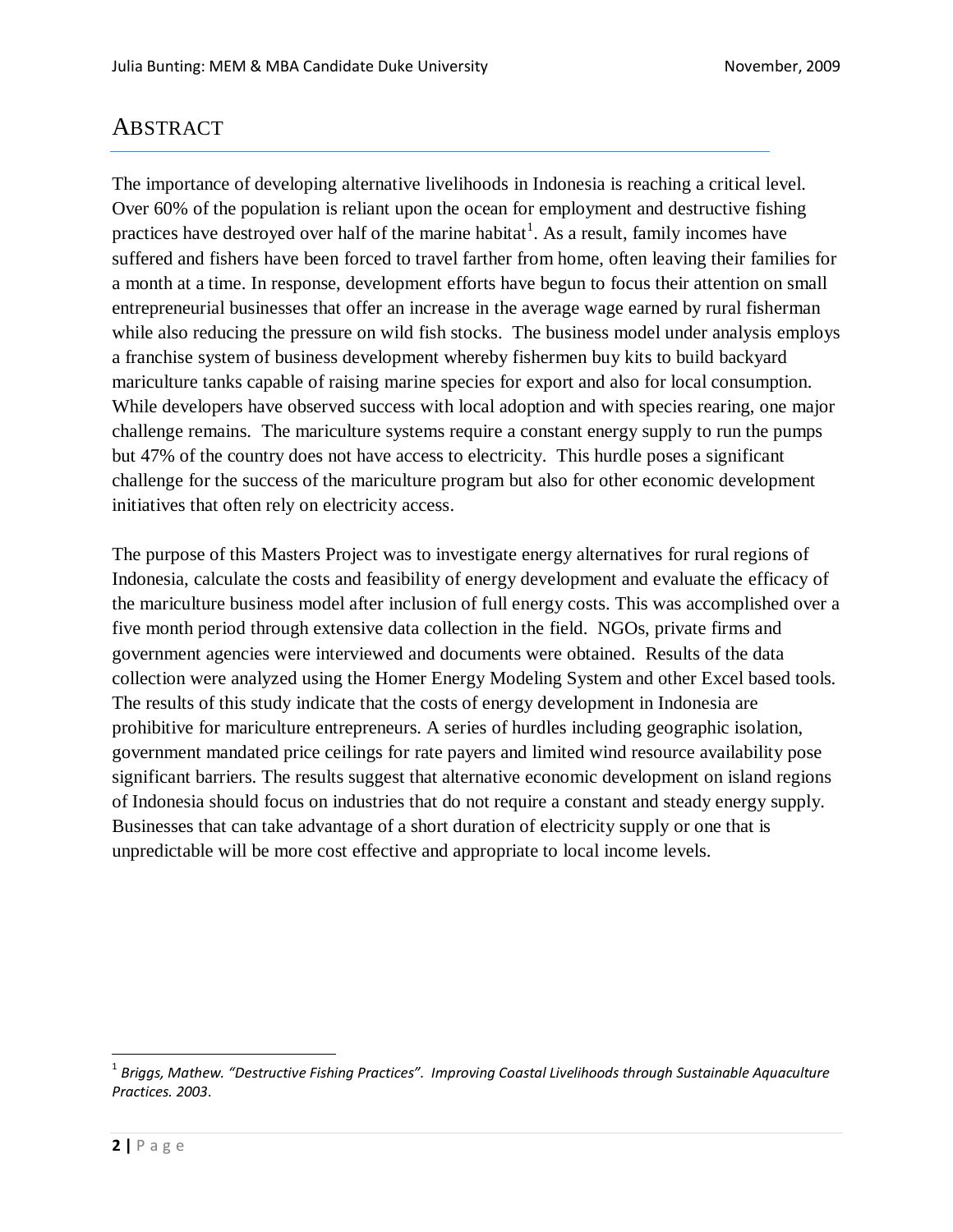## TABLE OF CONTENTS

| Current Energy Availability on Pulau Badi: Regulations & Constraints 14 |  |
|-------------------------------------------------------------------------|--|
|                                                                         |  |
|                                                                         |  |
|                                                                         |  |
|                                                                         |  |
|                                                                         |  |
|                                                                         |  |
|                                                                         |  |
|                                                                         |  |
|                                                                         |  |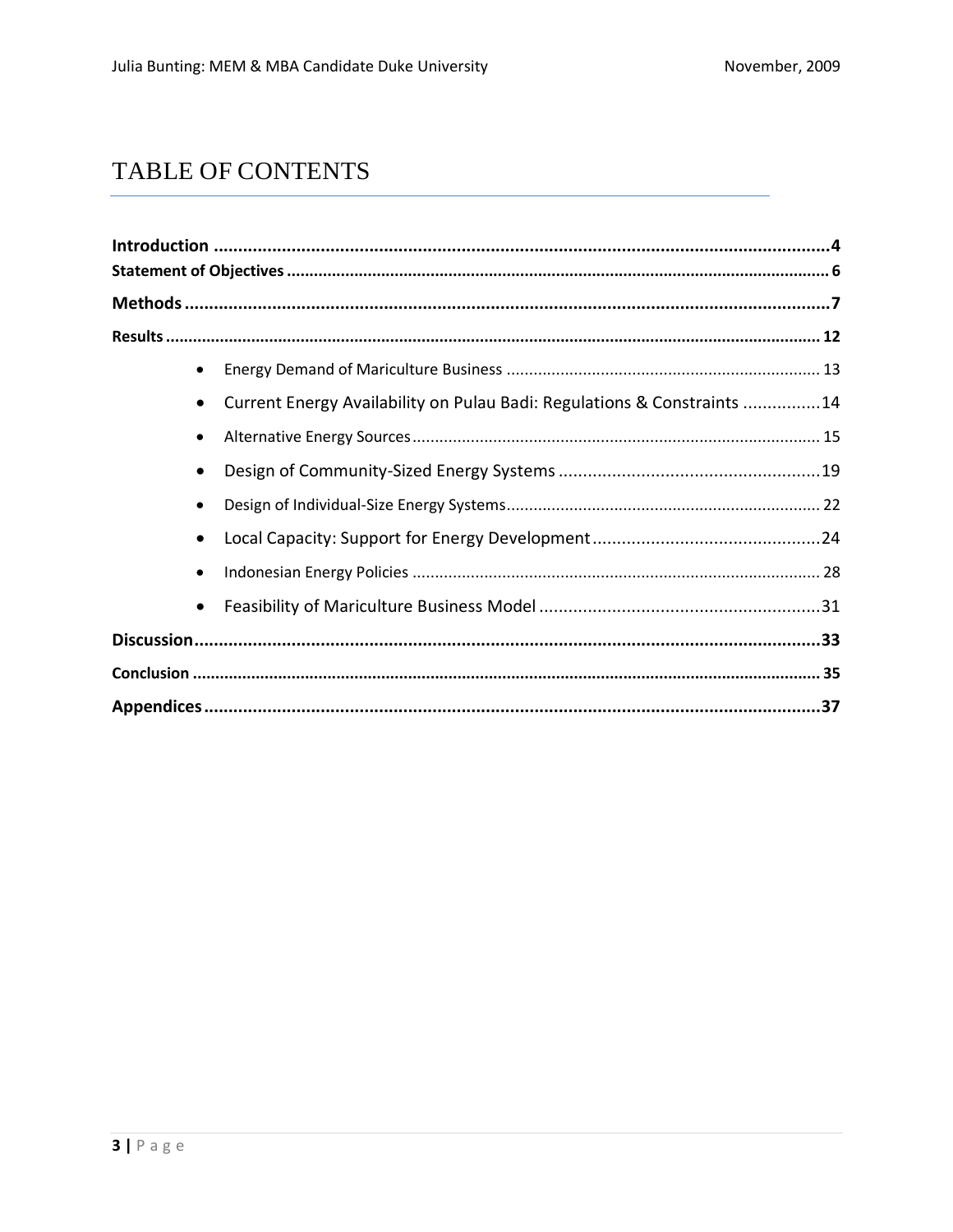## **INTRODUCTION**

Energy has increasingly become the focus of International Development Agendas. According to the World Bank, inadequate energy resources have stunted the growth and development of rural economies around the globe and thus have suppressed much of the population living below the poverty line<sup>2</sup>. The economies in these remote regions are further at risk because they are often reliant upon degraded ecosystems that are incapable of meeting the needs of a growing population. If left unaddressed or unregulated, these environments threaten damage beyond repair which could leave communities in even lower levels of poverty with inadequate access to basic nutritional requirements. Development of alternative livelihoods is essential for addressing both poverty and environmental degradation in developing countries and energy is often targeted as the biggest hurdle.

The importance of developing alternative livelihoods is reaching a critical level in Indonesia. Destructive fishing practices have destroyed 60% of the marine habitat of Indonesia and as a result there has been a serious decline in fish populations worldwide. 3 Fishermen in Indonesia have been forced to travel long distances in search of marine resources often spending months at a time away from home. Other fishers have been lured into Australian waters where conservation laws and strict policing has resulted in abundant marine resources and potentially lucrative harvests. This is a risky endeavor; Indonesian boats caught pilfering marine resources in Australia are confiscated or burned on site and fisherman are deported home without the tools to generate income.

 $\overline{\phantom{a}}$ 

 $2$  World Bank "Energy Access, Security, Key to Reducing Poverty". May 2006. [<http://go.worldbank.org/HT2WKGTT20](http://go.worldbank.org/HT2WKGTT20) >

<sup>3</sup> *Briggs, Mathew. "Destructive Fishing Practices". Improving Coastal Livelihoods through Sustainable Aquaculture Practices. 2003*.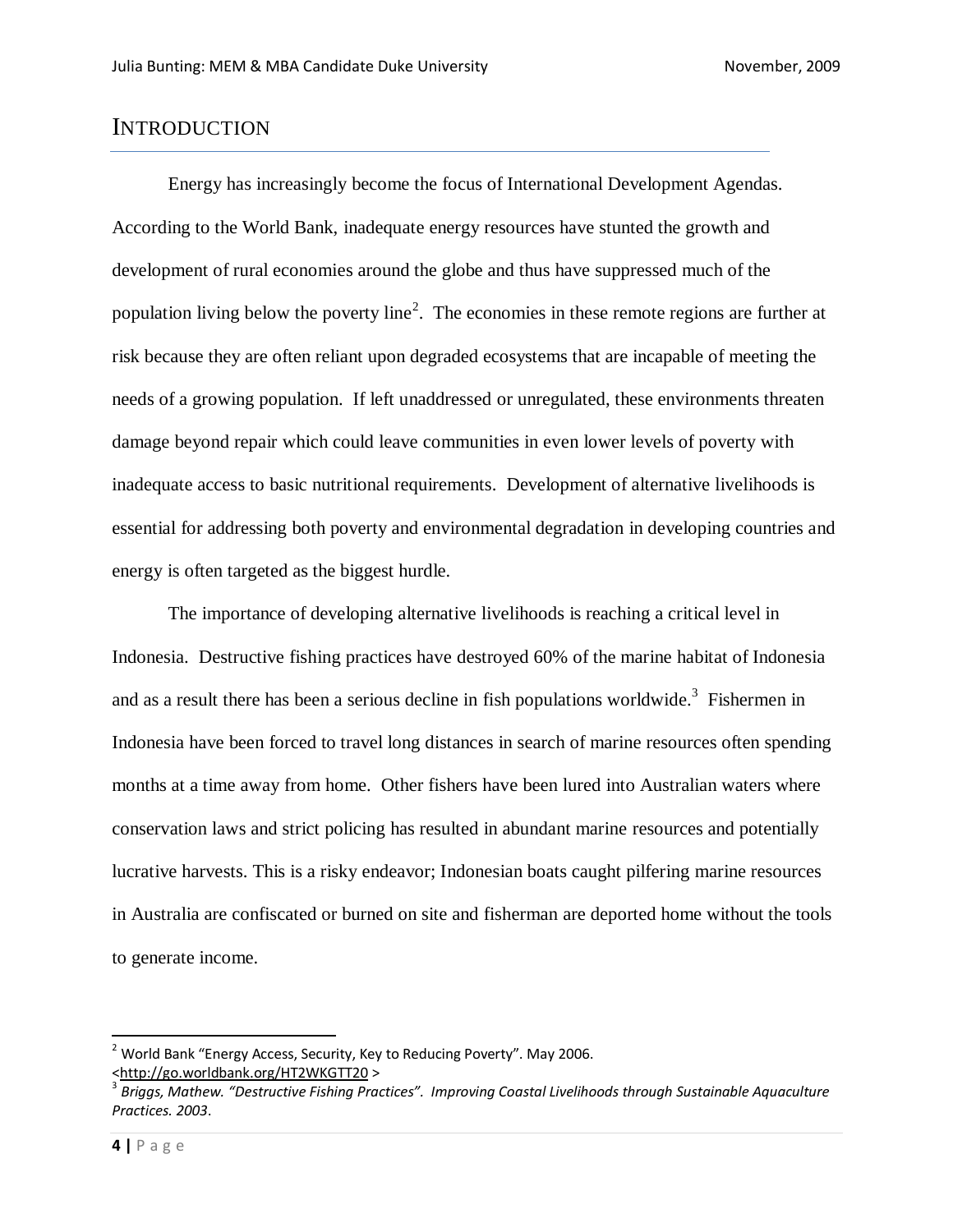The Indonesians and foreign developers alike are well aware of these issues and programs have been developed to address these challenges. The Indonesian government boasts a strong marine patrol charged with the task of enforcing better fishing practices. However, with 17,000 islands and only four patrol boats in the country the effect of the patrol boats is disputable<sup>4</sup>. Multi-lateral funding agencies such as the World Bank have sponsored education programs that promote responsible fishing through the deployment of local volunteer groups and educational lessons. While these initiatives do well to inform fisherman, literature suggests that the impact is minimal because fisherman often have few alternatives to make a reasonable income<sup>5</sup>. Other interested parties in Indonesia believe that environmental degradation and poverty alleviation can be reduced through the development of alternative livelihoods. The theory suggests that if a fisherman can make a better living at home there would be less dynamite fishing on reefs, a reduced pressure on wild fish stocks and fishermen will be able to patrol their local reefs against destructive fishing practices. Most of the development dollars are focused on this targeted outcome, the development of alternative livelihoods.

In Indonesia there has been a strong focus on proposing alternative job creation models for fisherman because much of the population is reliant upon an ocean declining in productivity. Historically, these efforts have focused on large pond fish farms and brackish shrimp farms as they demonstrate modest returns. However, these business models are often relegated to entrepreneurs who have access to a lot of property and direct access to the ocean. Small islands have fewer options because of the limited space and varying environmental conditions that make many marine-based businesses inappropriate. More recently, one type of marine-based business

<sup>5</sup> Liganga, Lucas. "Dynamite fishing destroys marine life and coastal livelihoods in Tanzania". Western Indian Ocean Marine Science Association. March 2009. <http://www.wiomsablog.org/?p=70>

 $\overline{a}$ 

<sup>4</sup> *Briggs, Mathew. "Destructive Fishing Practices". Improving Coastal Livelihoods through Sustainable Aquaculture Practices. 2003*.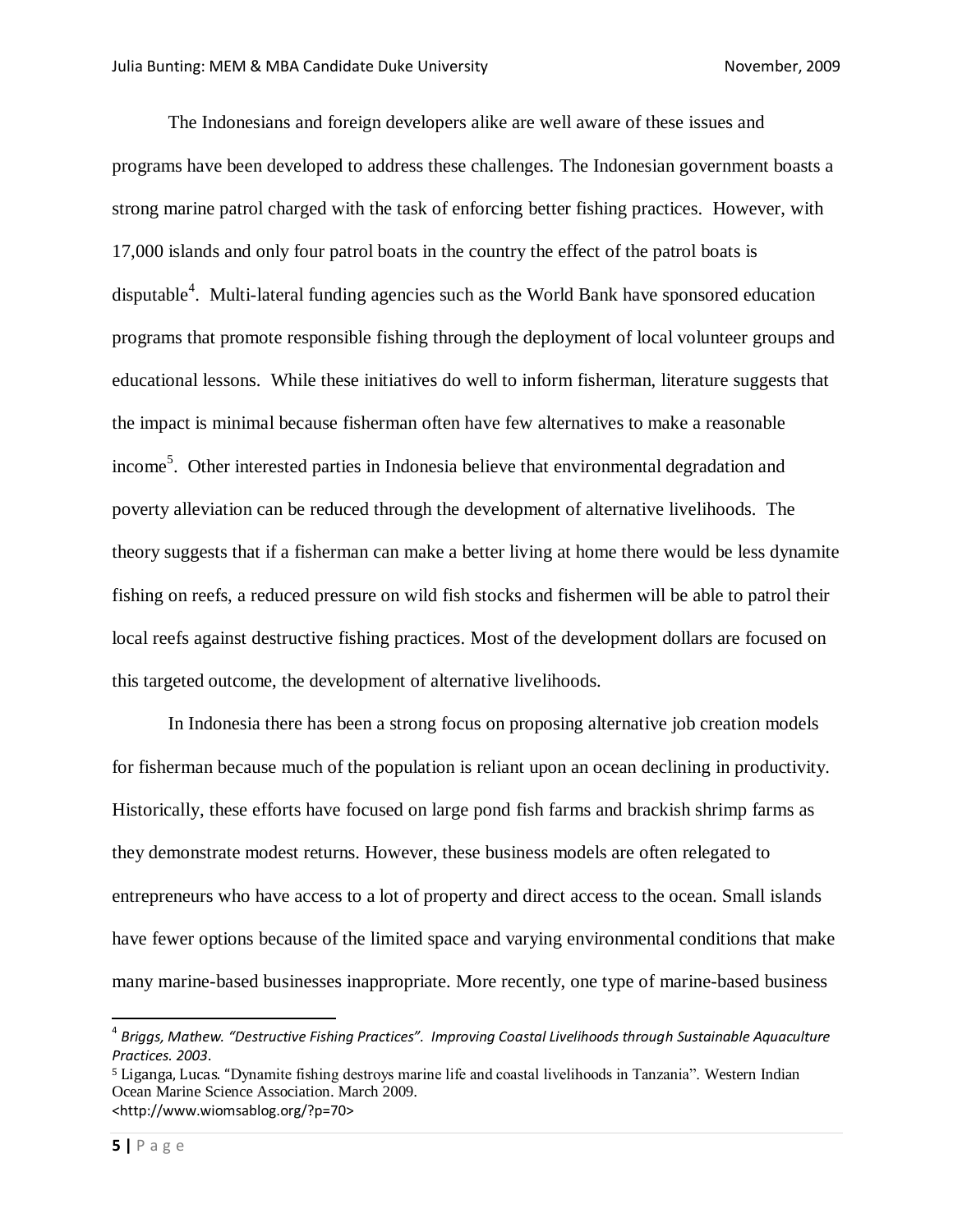model has been proposed that may be adaptable to small island regions. The concept consists of a small-scale backyard mariculture tank capable of rearing various species. These tanks can fit alongside houses where they have the potential to raise various species in controlled environments. At present, there are numerous species being tested for this application. Revenue for these models will obviously vary depending upon the species, the yield and of course the market value but early data suggests that revenues could range from \$4,000\$ to \$10,000 per year<sup>6</sup>. While this appears promising for many of the fisherman in Indonesia, only 53% of the people in Indonesia have access to electricity and mariculture businesses require constant and consistent electricity<sup>7</sup>. Therefore, in order to determine the validity and profitability of mariculture businesses in Indonesia, an in-depth examination of potential energy systems that could meet the demand is essential.

## STATEMENT OF OBJECTIVES

The purpose of this Masters Project is to determine if there are cost effective methods of delivering reliable and consistent electricity to mariculture entrepreneurs on small rural islands in Indonesia. By examining both a single household and a community-scale approach to energy development, this project analyzed energy demands, energy infrastructure, energy resource availability, economic costs of technology, policy bottlenecks, and human capacity requirements involved in delivering electricity to rural entrepreneurs. The small island of Pulau Badi was chosen as an ideal case study for this subject, as the island has been the focus of recent development efforts and it currently hosts a prototype of a mariculture business that requires but does not have a reliable electricity system. The energy limitations that plague Pulau Badi are

 6 Indonesian Developer : Prefers to remain anonymous

<sup>&</sup>lt;sup>7</sup> "Policy DB Details: Indonesia". Renewable Energy and Energy Efficiency Partnership (REEP). <www.reep.org/index.php?id=9353&text=policy-db&special=viewitem&cid=32>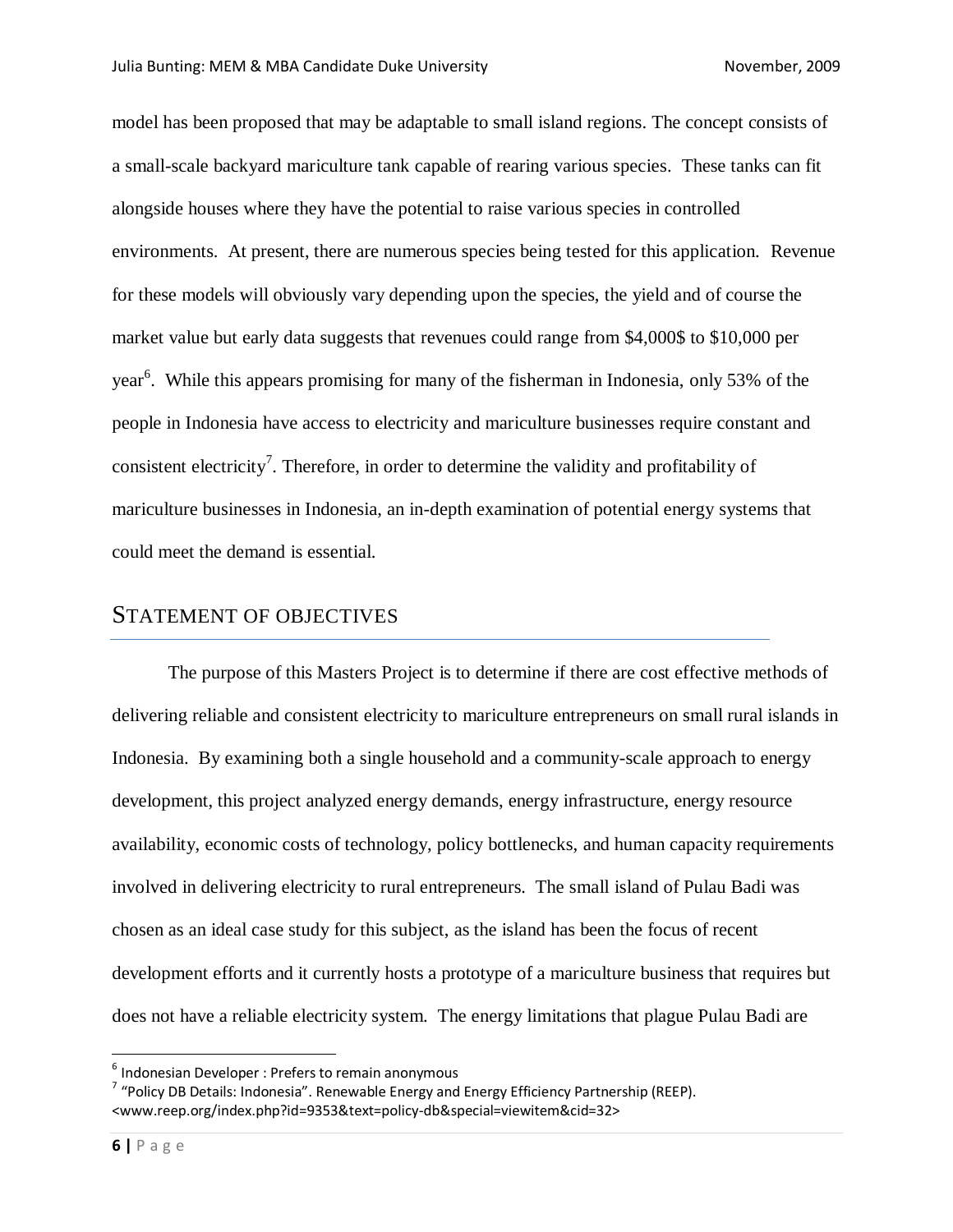indicative of issues found on islands all over Indonesia and in several other emerging economies around the globe. Therefore, if an economic solution can be identified to increase electricity availability to mariculture entrepreneurs on Pulau Badi, it could have wide ranging applications to the rest of Indonesia and the greater global South.

## **METHODS**

A series of different methodologies were employed to obtain the data and information required for a thorough analysis of energy availability and the development of potential energy solutions for mariculture entrepreneurs on Pulau Badi.

#### **Investigative Research**

An extensive literature search was conducted to gain an understanding of the key players operating in this field, what has been done to date and what challenges are currently being encountered. The scope of this research included best practices and lessons learned from energy development projects, entities working in the region, projects that were under construction, microfinance institutions in Indonesia, and climate data. Solar data was obtained from Nasa's online resource and wind data was collected from a website called 3Tier First Look which is described below.

#### *3TIER Wind Assessment Tool*

3TIER is a "global leader in weather-driven renewable energy assessment and forecasting for wind, solar and hydro power projects of all sizes" (http://www.3tier.com/). It is an analysis tool that enables a user to take a "first look" at renewable energy potential in a specific geographic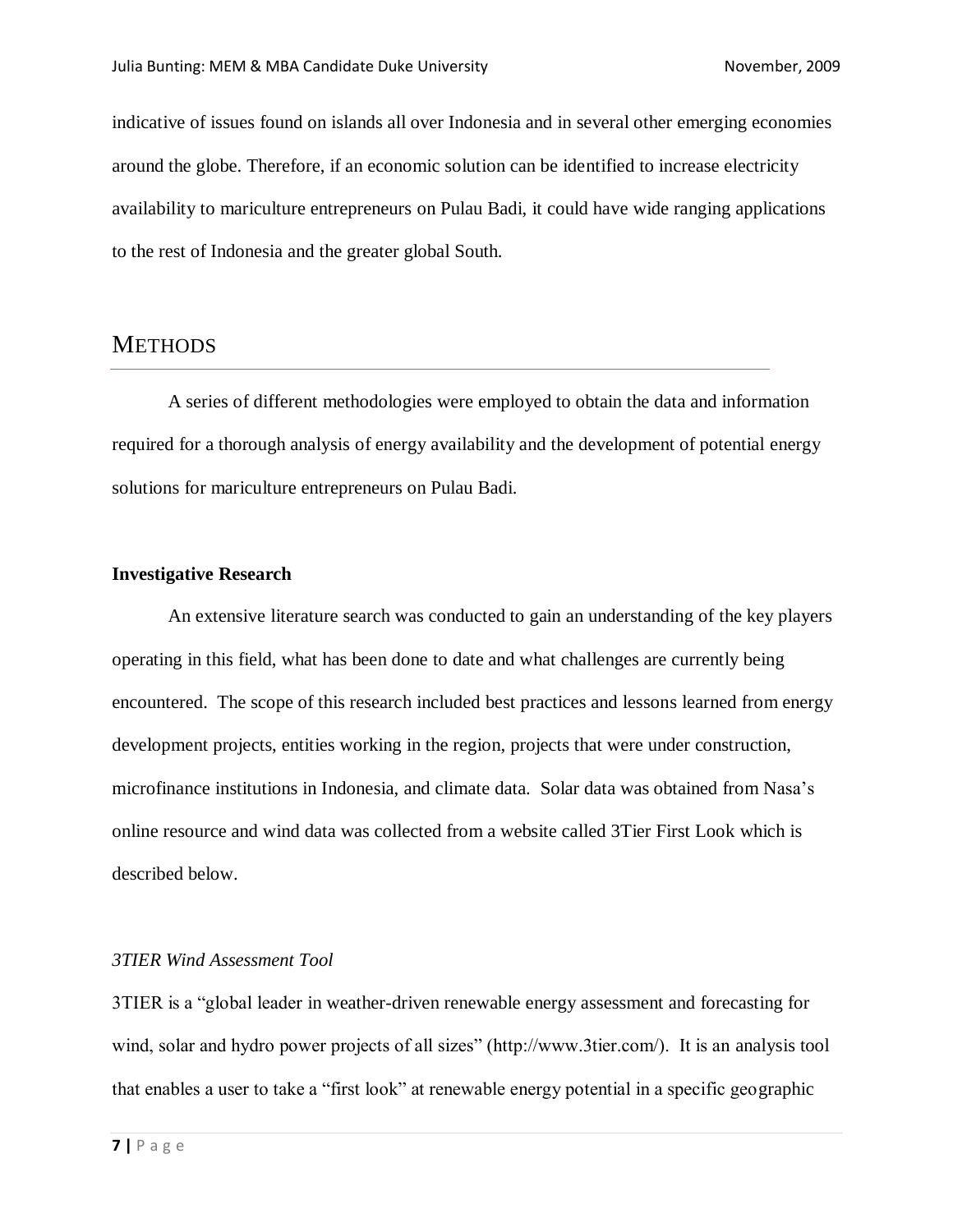region. The tool was developed using localized data collection points overlaid with computer derived climate modeling. The model claims significant accuracy and is trusted by developers around the world, however it is important to note that it is a model and therefore it may not always account for microclimates or localized conditions. Energy developers who use this tool rely on it as an initial investigation to determine whether it is worthwhile to invest in localized testing devices such as wind anemometers.

#### **Fieldwork**

Field work on Pulau Badi was conducted over a 12 week period from June  $1^{\text{st}}$  – July  $30^{\text{th}}$ in 2008 and also from July  $1<sup>st</sup>$  to August  $1<sup>st</sup>$  of 2009. This time also included some trips to Jakarta for meetings.

#### *Mariculture Information*

During this 12 week period, several interviews were held on Pulau Badi. The first series of interviews were held with project developers (who prefer to remain anonymous) to determine the water pumping requirements and subsequent energy needs for the mariculture tank systems. Another set of interviews were conducted with local entrepreneurs to discuss business initiatives and energy implications that they encountered. The ministry of education also provided information regarding the average education level, content of material delivered at that average grade and subsequent skill levels.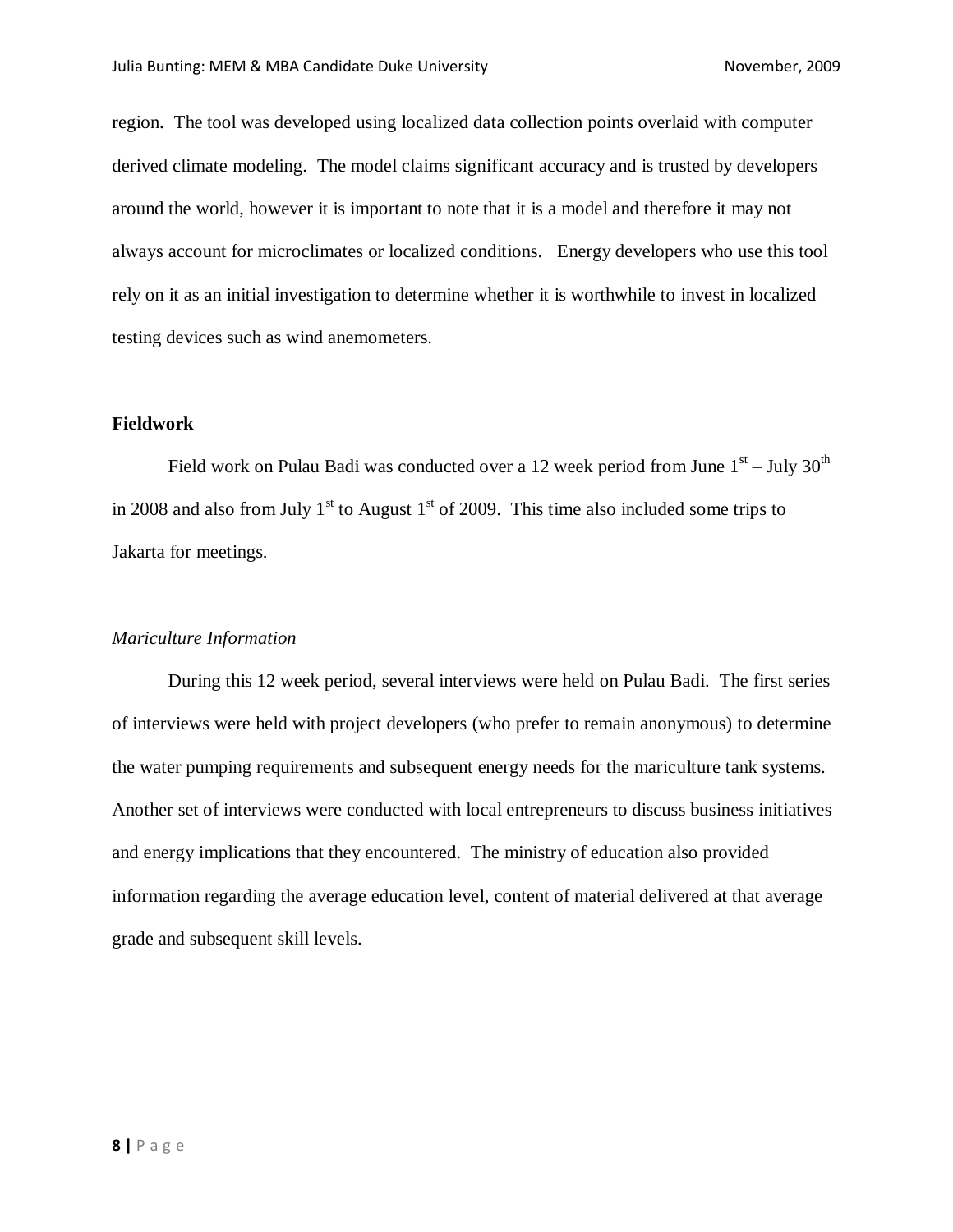#### *Energy Production & Consumption Data*

Several meetings were held with the energy utility on the island to obtain technical documents including energy production data, maintenance records, fuel costs, and payments received. Detailed data records obtained included the month of April 2007, May 2007, September 2007, April 2009, May 2009, and June 2009. Documents outside of the months listed above were not available for detailed analysis. However, an entire year of monthly records was available for a brief review at the PLN office to ensure that consumptive patterns had no seasonal variability. To verify reports and obtain additional information, measurements were taken from the diesel generator using a loop ammeter. Data was provided in rough form and all unit calculations such as \$/kwh and maintenance costs per hour of operation were calculated.

#### *Jakarta Meetings*

Meetings were held with the Vice President of the energy utility, Ario Senojai in Jakarta to verify policy findings and discuss future direction of the energy utility. Meetings were also held with numerous energy developers in Jakarta to verify policies from the developer's perspectives, examine additional hurdles for energy development, obtain local pricing information on renewable energy systems, discuss energy financing options in Indonesia and verify assumptions on wind and solar data.

#### *Survey of Local Companies in Makassar, Sulawesi*

Makassar is the largest city on the island of Sulawesi and it is also the major source of parts and supplies for residents of Pulau Badi. A survey of Makassar was conducted to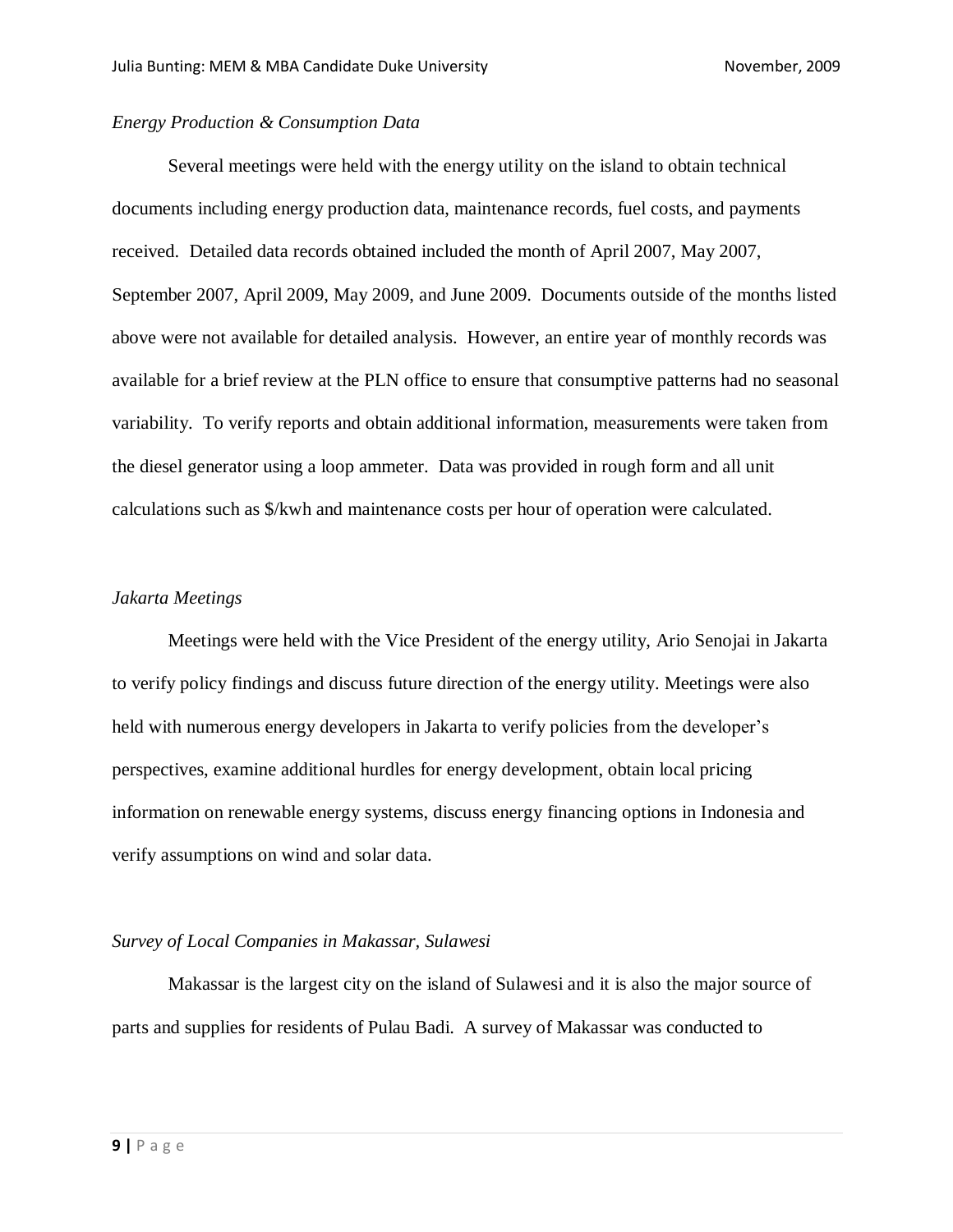determine what energy companies were operating in Makassar and the surrounding regions. Names, addresses, capacity, services, and pricing data were recorded.

#### *Data Collection from Local Ministries*

Without wind companies or major wind energy investors in South Sulawesi, accurate hourly wind data was not available. However, climate groups and airports record some basic data about wind speeds and the climate group was willing to share data for a small fee. The closest region that could provide data was from an organization called *Badan Meteorologi Dan Geofisika (BMG)* which is located in Maros, a coastal village approximately 15 miles north of Makassar and about 15 miles directly east of Pulau Badi. A map of this region and a detailed report of wind data from 2006, 2007, and 2008 are included in the appendix. Data was taken every hour and then a daily average was recorded. Hourly data was not available from Maros.

#### **Discussions with US-Based Engineers and Technology Manufacturers**

Discussions were held with pump and aeration manufacturers to verify assumptions obtained in Indonesia regarding appropriate sizing and costs of technology. Investigations into up and coming technology was investigated to determine if there were evolving solutions that could be introduced to Indonesia.

#### **Analytical Tools**

There are two sizes of energy systems considered in the economic analysis section of this paper; those at the community scale and those at the individual scale. For the smaller individualized systems, excel based tools were used for the analysis. For the larger community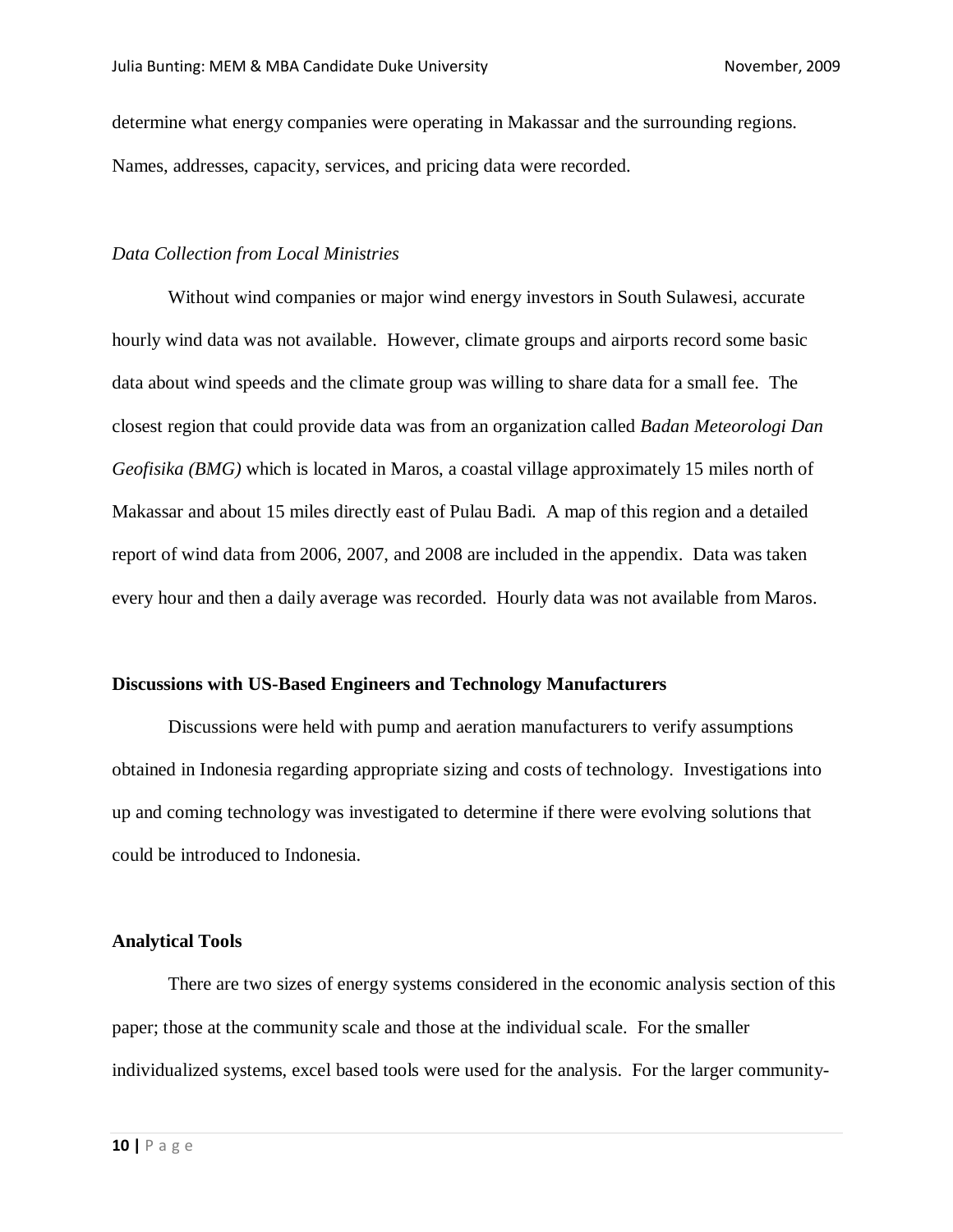sized energy systems, the economic analysis and system sizing was performed using the HOMER Micro Power Systems Model.

#### *HOMER Micro Power Systems Model*

The HOMER model was designed by Dr. Peter Lilianthal and is proprietary information of Lilianthal's company Green Island Power. The HOMER model is a very comprehensive energy system design tool that is used by some the leading energy developers in the world. It requires the user to research and input various parameters including the types of energy hardware to consider (eg. diesel generator, solar panels, wind turbine etc). Additional inputs include measurements such as localized solar radiation, wind speeds, diesel prices, infrastructure costs and efficiency measures. "The model works by performing an hourly time series simulation of its operation over one year. HOMER steps though the year one hour at a time, calculating the available renewable power, comparing it to the electric load, and deciding what to do with the surplus in times of excess"<sup>8</sup>. After the model has been run, HOMER reveals the most reliable and cost effective system design for the specific load and environmental conditions entered. Project costs are calculated and the price per kwh is also generated. To ensure accurate analysis, HOMER has the capacity to provide a sensitivity analysis to consider varying inputs such as the fluctuating prices of diesel fuel. The author of the model, Dr. Peter Lilienthal provided continual advice and checks on each of the HOMER models that were designed for this project.

 $\overline{a}$ 

<sup>&</sup>lt;sup>8</sup> Lilienthal, Peter. "Micropower Systems Modeling with Homer". Chapter 15. National Renewable Energy Lab. <www.NREL.gov>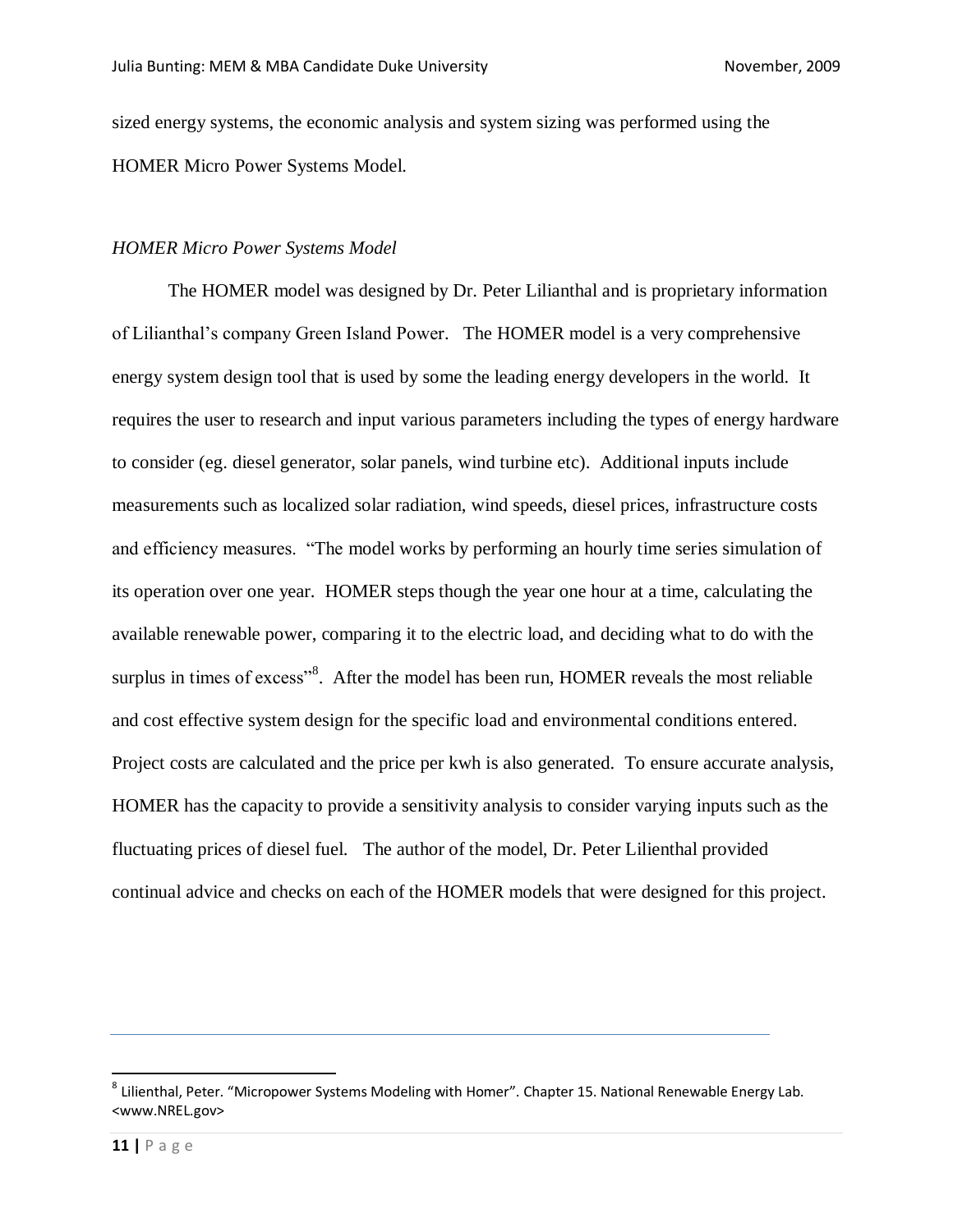## RESULTS

The results in this section include several important sub components.

The first section outlines the energy demands of a mariculture business model that is currently in operation on Pulau Badi. The second results section investigated the current energy availability on Pulau Badi to determine what deficits exist. The third section explores various energy resources including wind and solar to determine if there were opportunities for renewable energy development. The fourth section in the results takes into consideration the data from earlier sections and evaluates the cost of building and operating two different energy systems that work on a community scale. Although community systems are typically more economical because of scale, there are often challenged by numerous outside factors and therefore it was imperative to also review small-scale individual energy systems that could be purchased directly by entrepreneurs. The fifth section examines the cost of implementing energy systems at the individual business owner level. In designing these systems both at the community scale and at the individual scale, it was imperative to consider the local capacity. Without energy providers or a supply chain of materials the systems could be implemented in isolation but would not be replicable. Therefore, the sixth section reviewed the local capacity. The seventh section reviews Indonesian energy policies and their effect upon energy expansion in these rural areas to ensure project longevity. And finally, the last section takes all of the previous information about energy availability and assimilates it into a cost model for the mariculture business to determine the financial feasibility of this particular entrepreneurial design.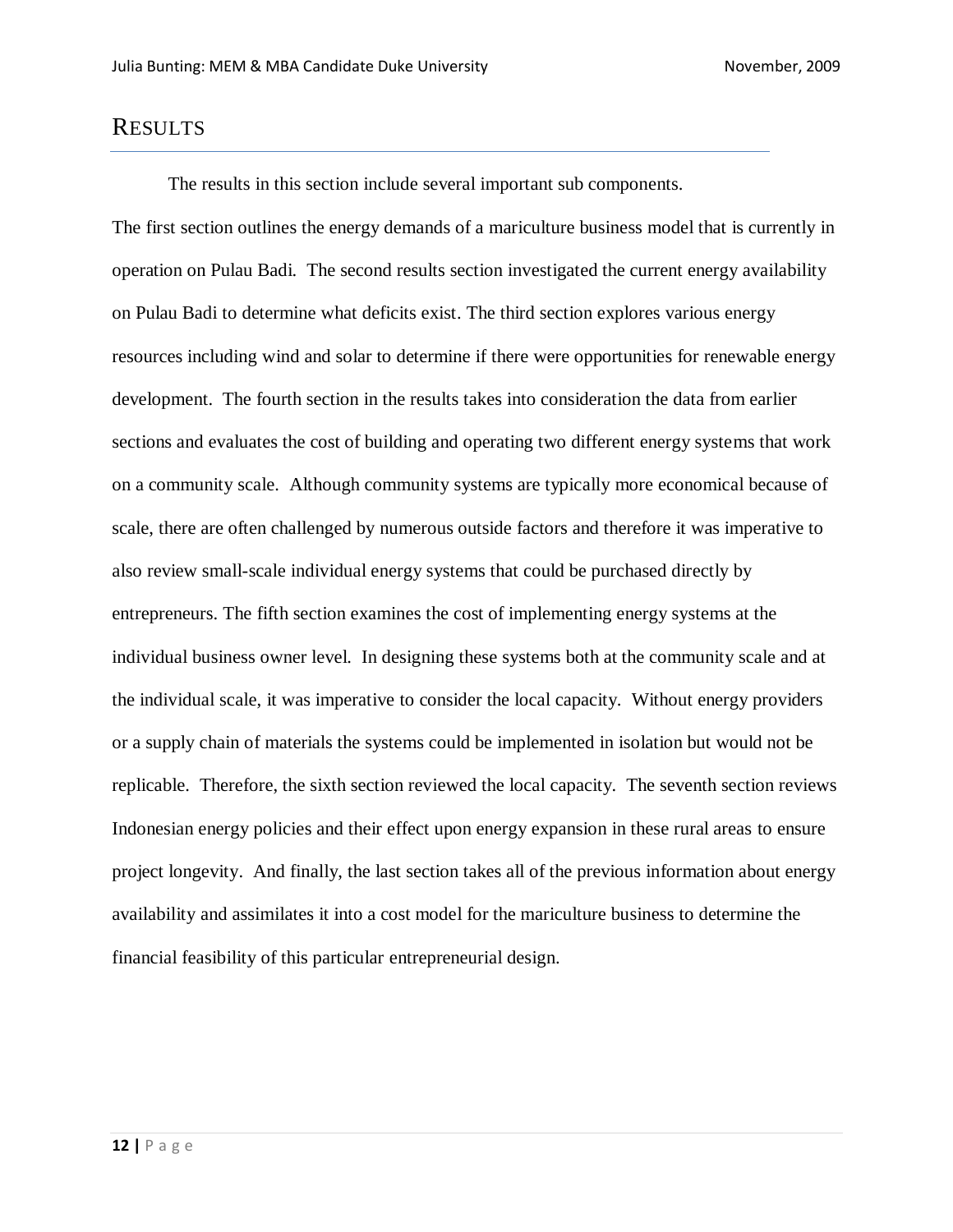#### **Energy Demand: Mariculture Business**

This section identified the energy demanded by the mariculture business prototype located on Pulau Badi.

#### *System Design*

The mariculture businesses prototype on Pulau Badi consisted of two rectangular concrete tanks equal in measurement. The tanks were designed to sit side by side with one tank



built into the ground and the other tank built above ground. A pump drew water from the ocean to flush the upper tank and excess water accumulating in the upper tank was sent by gravity feed into the lower tank to flush that system. Water from the bottom of the lower tank was pumped up to ground level where it was purged from the system into a

small gravity fed channel that would return it to the ocean.

#### *Pump and Aeration Sizing*

The backyard mariculture system requires three different energy draws for 24 hours a day. Based on the volume calculations a project engineer working with developers determined that a 43 W pump was necessary for pumping the water from the lower tank back up to ground level where it could exit the system. A larger 80 w pump was necessary to pull water from the ocean across 60 feet of sandy beach and to an elevation of 1.5 meters above sea level. A 60 W aerator was also deemed necessary. Excluding efficiencies, the system requires a total of 183 watts and operations were required consistently over 24 hours. Based on surge for priming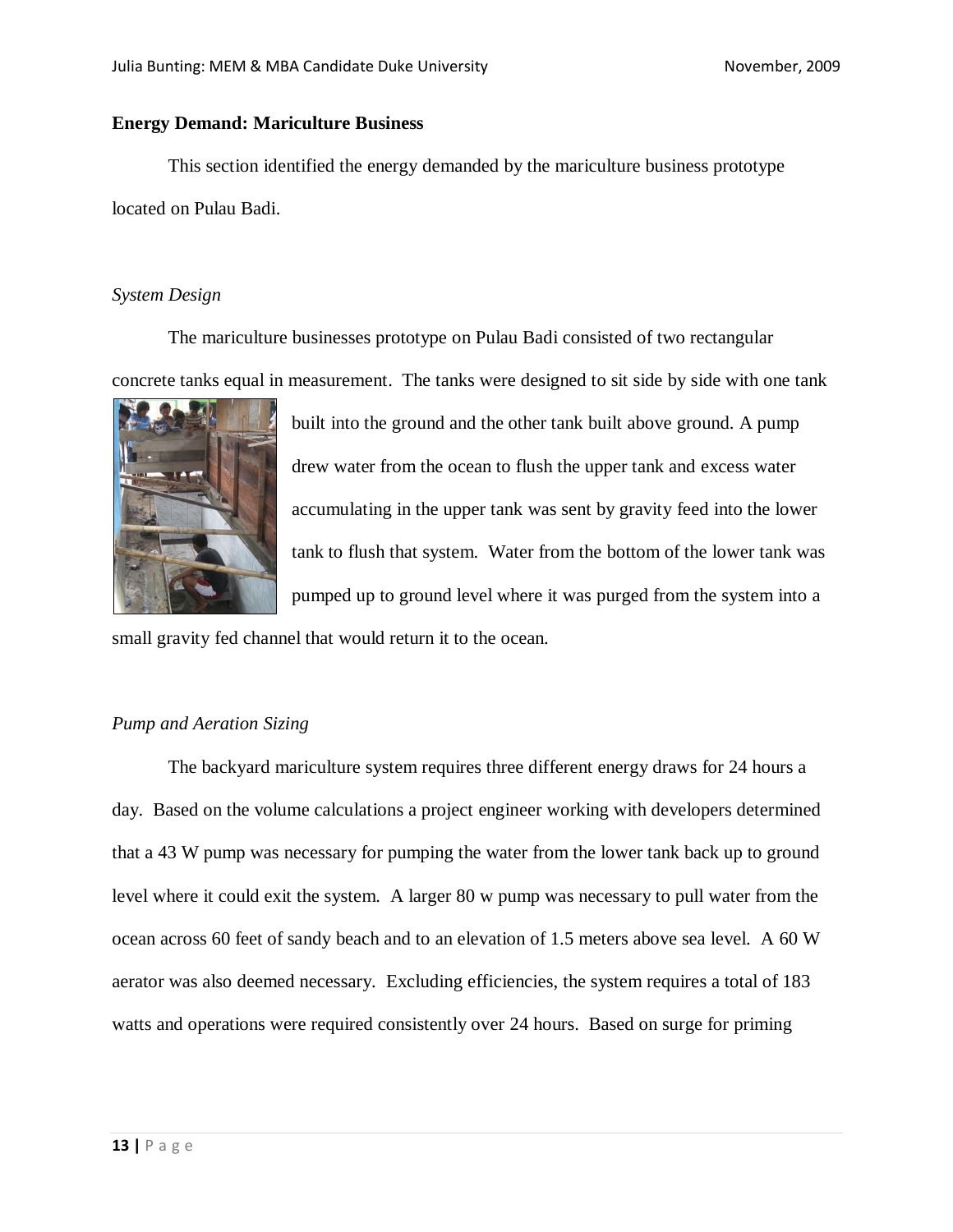pumps and pump/aerator operating efficiencies, the system sized was increased to a total of 300 watts.

#### **Current Energy Availability on Pulau Badi: Regulations & Constraints**

The Indonesia government has a mandate stating that all residents of Indonesia will have access to electricity. While this is the law, over 550 communities in South Sulawesi alone still do not have access to electricity because of their remote location and also because Indonesia has only one energy utility that is struggling to serve the entire country $9$ . PLN is the government owned utility of Indonesia that is responsible for providing service to the nation. Several additional communities experience intermittent access sometimes receiving only six hours of electricity per day.

In 1982, PLN installed electrical capacity on Pulau Badi. The utility provided a diesel generator and enough fuel to provide electricity on the island for 6 hours per day between the hours of 6 pm and midnight. However, during the month of September (month of weddings and celebrations) the duration of consumptive hours increases by 10-20%. Since the island is less than 1 km squared and hosts 400 households, a 100 kw diesel generator has been more than adequate in providing basic electricity services to residents who commonly use it to power lights, fans, televisions, radios and occasionally refrigerators. Refueling, maintenance, grid installations, and bill collection is performed exclusively by PLN.

The electricity prices charged by the utility are regulated by the Indonesian government. All residents in Indonesia are placed in various "R" categories (R1, R2 etc.) depending upon their consumption level. Pricing in each R level is consistent and legally mandated throughout the country despite the varying cost of electricity production. The residents on Pulau Badi are in

 $\overline{\phantom{a}}$ 

 $^9$  Meeting with Ministry of Energy. Anonymous. Makassar, Indonesia. July 15, 2009.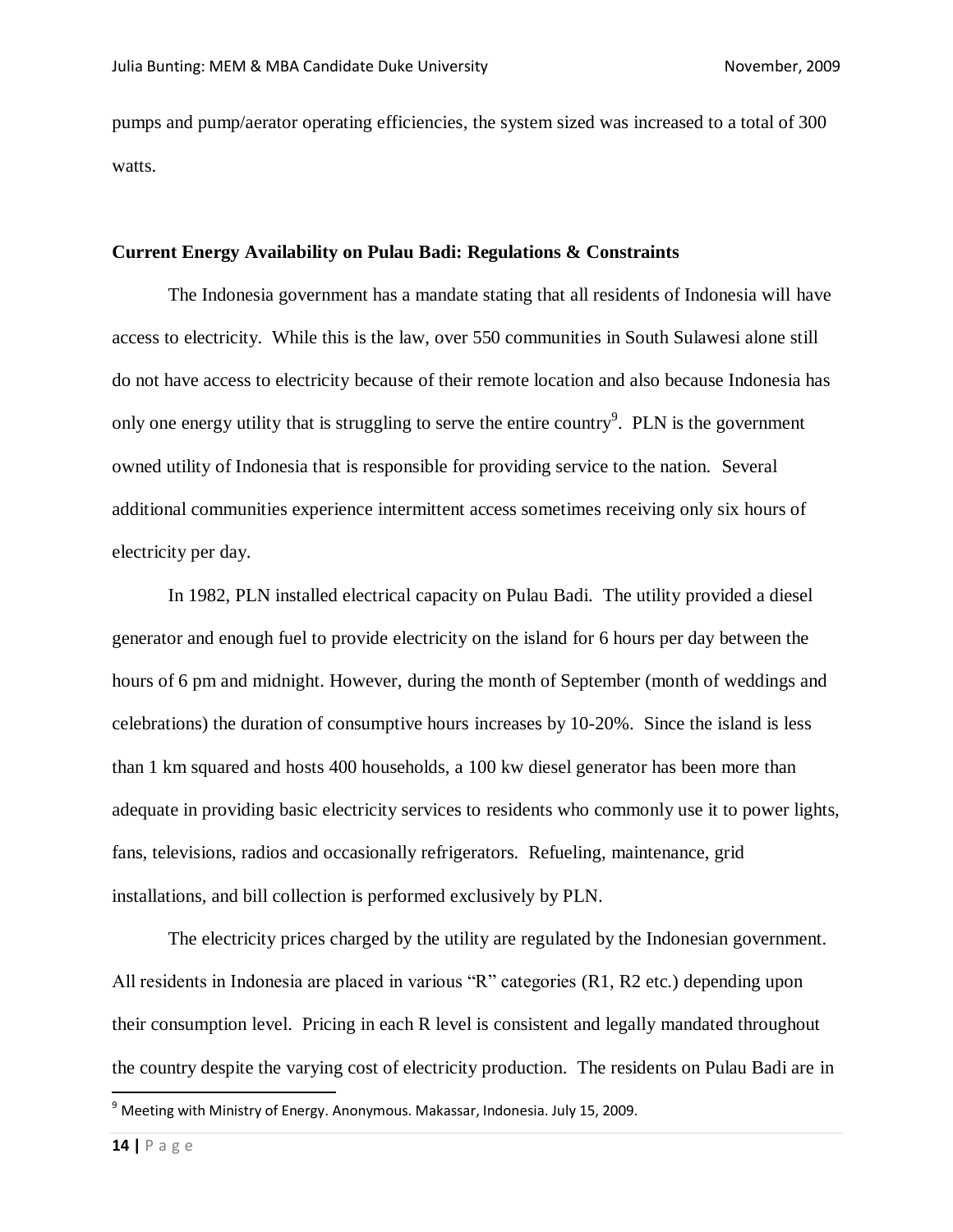the lowest consumptive tier and are considered R1 residents which enables them to access a maximum of 900 kwh/month. For the first 20 kwh that households consume the cost is \$0.02/kwh. The next 20 kwh costs \$0.04/kwh and any usage above 40 kwh costs residents \$0.05/kwh. Additional fees include a monthly service charge of \$1.30 plus a 5% tax. In 2008 and early 2009, the total population of Pulau Badi paid approximately \$575.31/month using an average of 7484 kwh. For each of these kwh produced, it costs PLN a price range of \$0.25- \$0.49/kwh due to fluctuating fuel prices. After accounting for all revenues from Pulau Badi and all costs including maintenance, hardware, labor, fuel transportation, oil and diesel fuel PLN looses between \$1,711 and \$3,749 per month on Pulau Badi. *See Appendix 1 for details.*

The VP of Renewable Energy at PLN, Mr Ario Senoaji was asked if there was an intention or a mandate to increase the duration of electricity access in rural communities. He stated that they "would be interested in increasing service if no additional costs were incurred". The results show that PLN will not be increasing electricity access with current energy costs in place.

#### **Alternative Energy Sources**

As discussed above, mariculture entrepreneurs on Pulau Badi require 24 hour access to electricity in order to meet the needs of their businesses. At present, the service provided by the energy utility is inadequate and questions regarding the feasibility of using renewable energy to meet business demands have been raised. The rest of this section examines the availability of natural resources including solar and wind to determine if there is energy generation potential. Biomass was not included in this study, as it is more expensive than diesel fuel in Makassar and it cannot be produced locally. Local biomass is limited on the island by small acreage, housing

 $\overline{\phantom{a}}$ 

<sup>&</sup>lt;sup>10</sup> Meeting with VP of Renewable Energy PLN Indonesia. Ario Senoaji. Jakarta, Indonesia. July 29, 2009.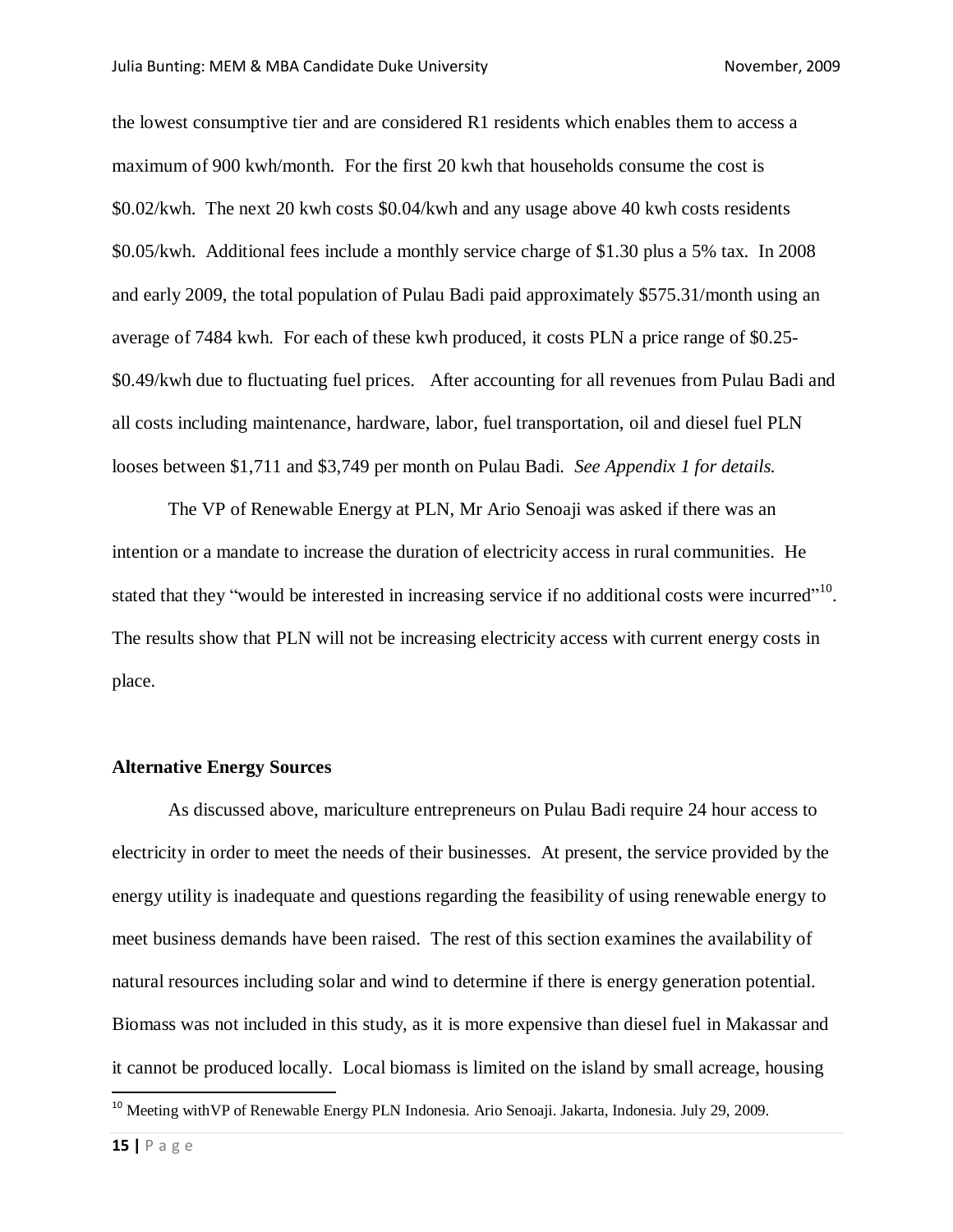density and sandy infertile soils. Wave data was considered initially but a small wave generator was recently installed to test local wave resources and data was not available. Data will be available after one year and further analysis could be examined at that point in time.

#### *Solar Resources*

According to Nasa, the average solar insolation in South Sulawesi is 5.88 kWh/m<sup>2</sup>/day<sup>11</sup>. Data collected over a twenty year period from NASA reveals average monthly values ranging from 4.75 kWh/m<sup>2</sup>/day in the rainy season to 7.22 kWh/m<sup>2</sup>/day in the middle of summer, which is on par with two major solar development regions; Australia and Arizona. Most developers view an annual average of 5 kWh/ $m^2$ /day as an exceptional region for solar development and Indonesia exceeds that value. *Monthly averages are reflected in the Appendix 2.*

#### *Wind*

Most wind developers view an average wind speed of 8 m/s as an opportunity for investment in wind energy systems. However, additional considerations include variations in wind intensity, duration, seasonal patterns and speeds at different heights above land. Models can offer some insight on wind speed but hourly data from site specific locations is essential for making an investment decision. Localized hourly data was not available for Pulau Badi so several resources were sought to gain an informed estimation.

 $\overline{a}$ 

 $^{11}$  National Aeronautics and Space Administration. Modeling and Similation. March 2010. <http://disc.sci.gsfc.nasa.gov/mdisc>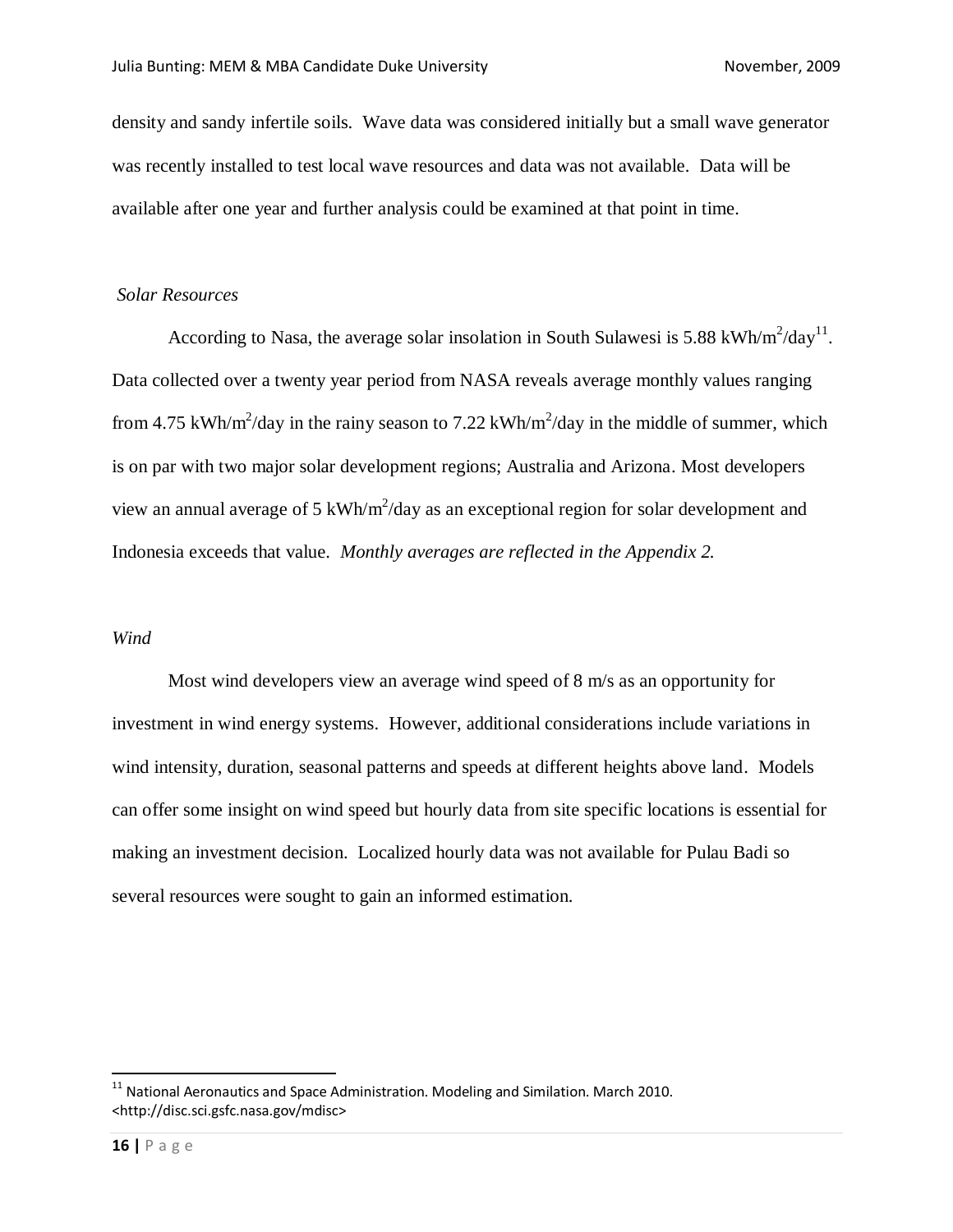#### *Wind - Literature*

Several sources of literature reviewing alternative energy projects in Indonesia suggest that wind resources are minimal. According to a published document from Winrock International "wind energy in Indonesia is the odd one out with an estimated installed capacity of less than 0.1 MW. Whereas in many countries including in developing countries like India and Brazil, wind energy has been the Renewable Energy success story, such has not been the case in Indonesia. One straight forward reason for this is that the wind regime in many areas in Indonesia is sub-optimal with average wind speeds of only 2 to 4 m/s $^{\prime\prime}$ <sup>12</sup>.

#### *Wind - Anecdotal Evidence*

On July 29th, an interviewed was conducted with a wind developer in Indonesia. He has been working for a prominent energy development company in the United States and also for Winrock International to develop various wind projects around Asia. While there have historically been limited wind developments in Indonesia, he is currently monitoring a site in South Sulawesi on a ridge of a mountain range. With significant elevation and open exposure to wind, average wind speeds are reaching 8-9 m/s. However, according to the developer, it is extremely unlikely that there would be sufficient wind resources in Spermonde (Pulau Badi Region) to develop even small scale wind turbines at an economical advantage.

#### *Wind - 3Tier First Look*

"First Look"online investigations into the wind speeds around South Sulawesi reveal some regions with wind speeds reaching up to 8 or 9 m/s (red/orange). However, it is evident

 $\overline{\phantom{a}}$ 

*<sup>12</sup> Active Frameworks Pte. Ltd. "Opportunities for Wind Powered Productive Use Projects in NTT". Produced for Winrock International. Singapore. June 2004.*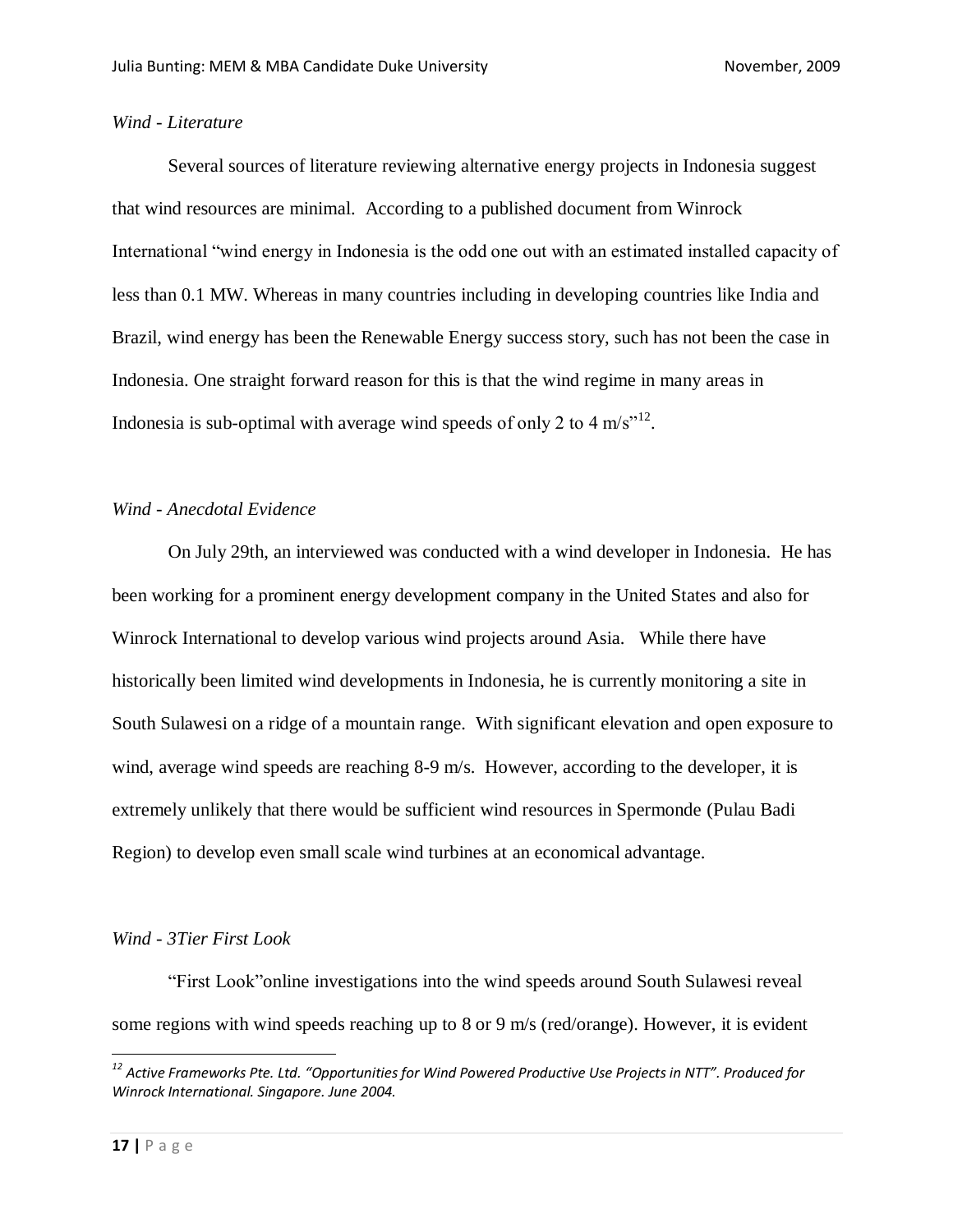that these speeds are only achieved in off-shore locations or at high altitudes. On the left hand map below, the region of Spermonde (Pulau Badi) is highlighted in blue indicating wind speeds of approximately 3-4 m/s. The outer region surrounding Spermonde shows wind speeds of 4-6 m/s. The map on the right hand side demonstrates a more pinpoint view of the region surrounding Pulau Badi indicating wind speeds of 2.5 m/s to 5.1 m/s. It is important to note that this data pinpoints a region approximately 10 miles from P. Badi. Information was unattainable for the specific longitude and latitude of Pulau Badi due to inadequate data inputs at this time.





*Average wind speeds in South Sulawesi Wind Speeds in Spermonde (10 miles from P. Badi) Blue indicates 3-4 m/s, Green indicates 4 -5 m/s Wind speeds around Pulau Badi are 2.5 – 5.1 m/s*

## *Wind - Badan Meteorologi Dan Geofisika (BMG)*

BMG does meteorological testing of wind and solar data in various regions of Sulawesi. According to the report obtained from BMG, the average daily wind speeds varied between 0 m/s and 6.64 m/s and the average annual wind speed was 1.5 m/s.

While there was little evidence of sufficient wind to support an investment in a wind anemometer, it is the only accurate measure of the location specific wind resource availability.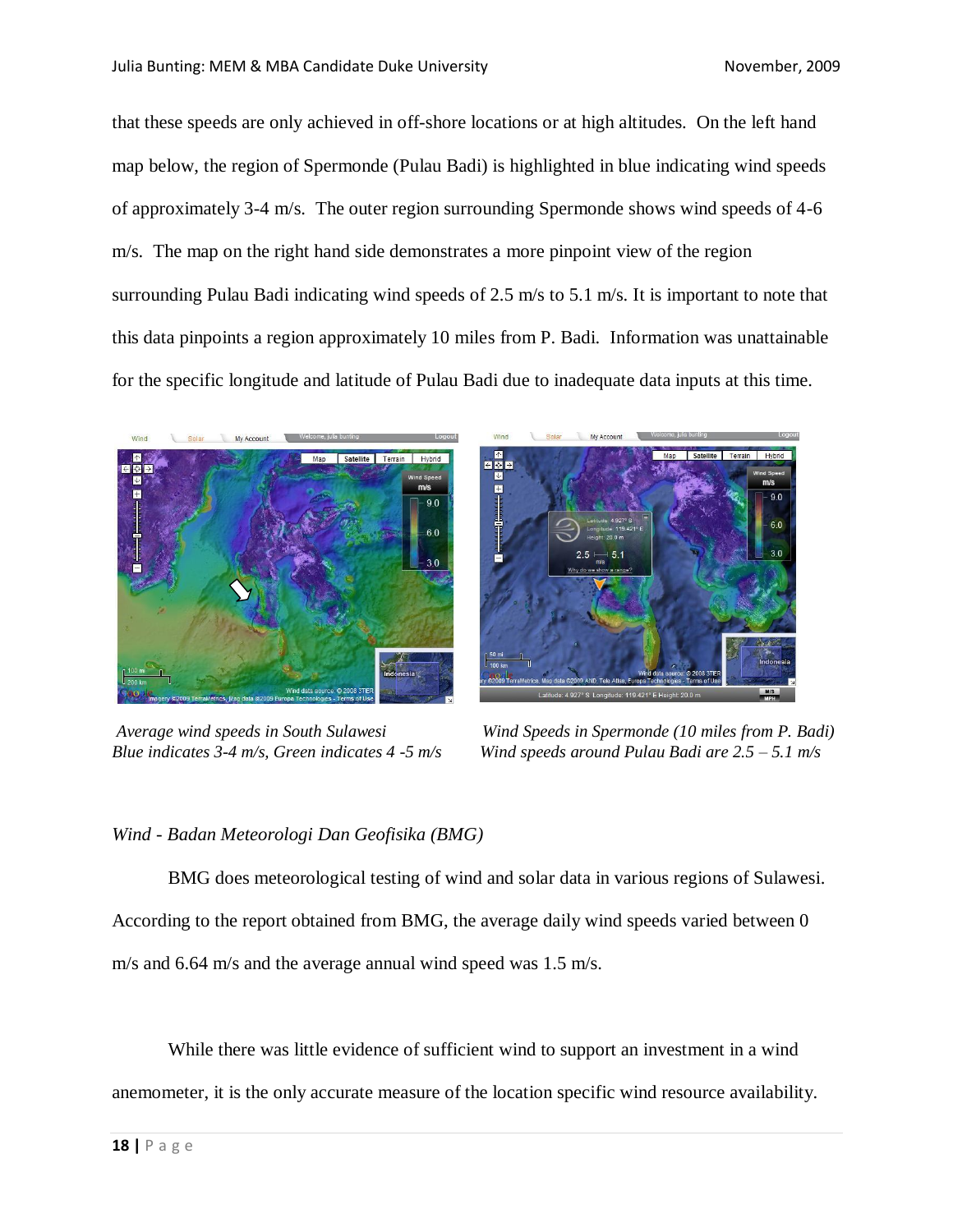#### **Design of Community-Sized Energy Systems**

The design of a community-sized energy system was analyzed first to determine if there were opportunities to increase electricity availability to all island residents and take advantage of scale. Scale can be an important factor in assessing energy affordability and thus it is imperative to evaluate the costs of increasing the electricity supply to the entire community by utilizing and building upon current infrastructure.

The energy utility operating on Pulau Badi (PLN) was contacted in July of 2009 to discuss their interest in increasing electricity supply on the island. PLN stated that they would consider increasing electricity service if there were no additional annual losses incurred. In 2008 and half of 2009 the costs for electricity production averaged \$3305/month. The residents on Pulau Badi paid an average of \$575/month leaving PLN recording an average net loss of \$2,730/month. In order for PLN to support increased electricity development efforts the losses experienced by PLN would have to be equal to or less than \$2,730/month or \$32,770/year.

In order to evaluate the costs of increasing electricity service at the community level, two systems were compared. The first was an expansion of the current diesel generator system and the second was the installation of a solar-diesel hybrid system. Due to the unavailability of wind resources, it was not considered viable.

#### *Expansion of Diesel Generator Operational Hours*

To install and operate a diesel system capable of operating for 24 hrs/day the cost of electricity production would be  $$0.35/kwh - $0.75/kwh$ . The range in price is due to the price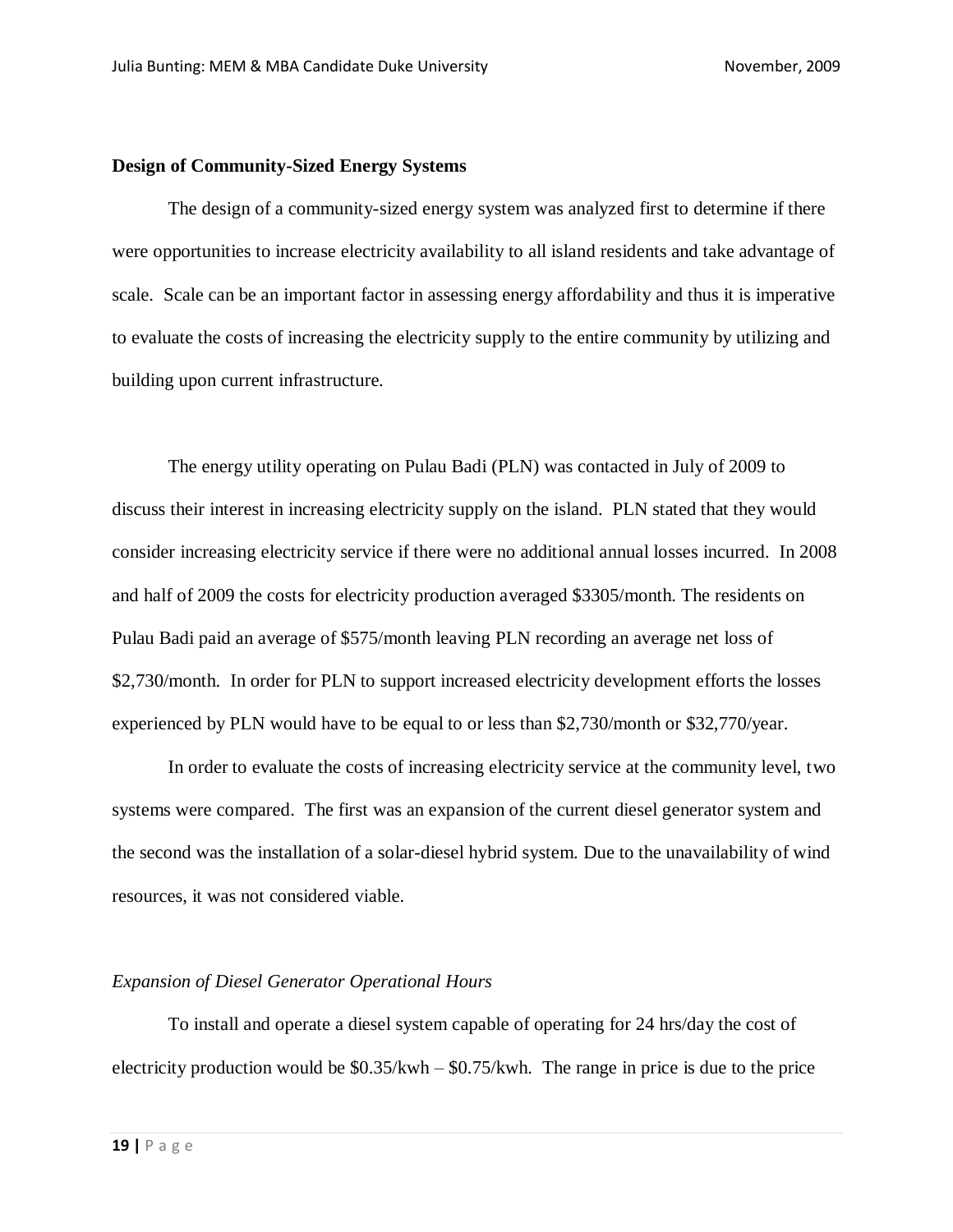volatility of fossil fuels. If operating with this type of system for 24 hrs, PLN would encounter a range of losses from \$5,297/month to \$12,711/month. This calculation includes a projected increase in revenue generated from residents. See appendix for calculations and assumptions.

#### *Hybrid System: Diesel Generator & Solar PV Combined*

It is apparent that island nations experience increased costs of electricity production due to their remote location and subsequent high cost of fossil fuel deliveries. Due to these costs, renewable energy strategies can actually be more price competitive if the climatic conditions are supportive. Several islands around the world have benefited from stand alone renewable energy systems but more often than not the systems are designed to act as a hybrid system relying on solar or wind resources when they are abundant and utilizing a diesel generator for backup power during times of darkness or insignificant wind. As discovered in earlier research results, Pulau Badi appears to have inadequate wind resources for project development but solar resources appear to be abundant. Therefore, in this scenario a hybrid system consisting of solar pv panels combined with a diesel generator was evaluated to determine the economic feasibility. The HOMER Energy model was used for this analysis.

If electricity capacity was increased to 24 hours/day by installing a solar-hybrid system the cost of production would range from  $$0.35/kwh - $0.51/kwh$ .

#### *Comparison of Two Community-Scale Systems*

If considering 24 hrs of electricity provided by a centralized community scale system, the solar hybrid system would be more cost effective, especially in a scenario with high fuel prices. If PLN or a private entity installed a hybrid system, the monthly losses would range from \$5,261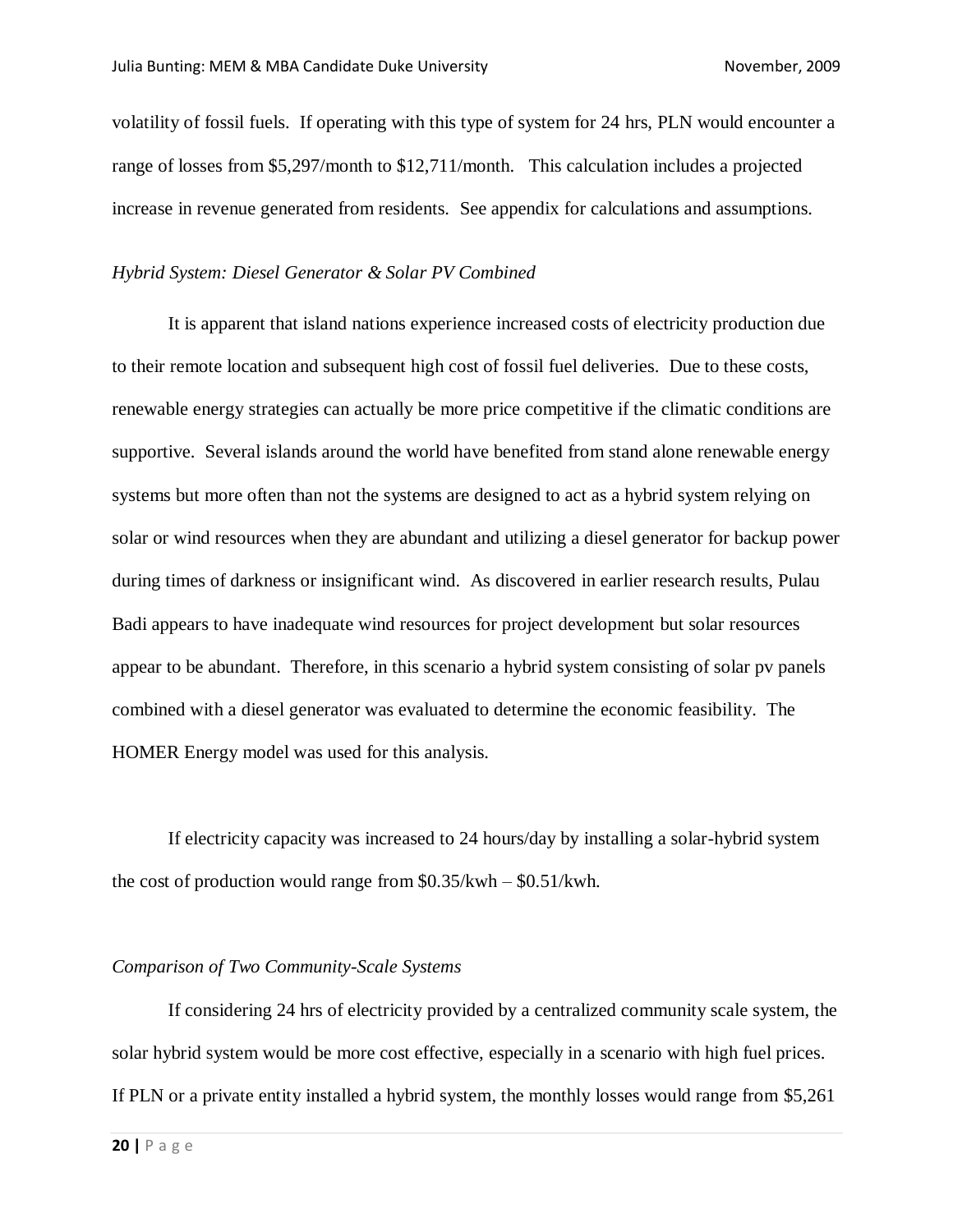to \$8,303. If a diesel generator system were used to provide the same 24 hr service, the monthly losses would range from range from \$5,297/month to \$12,711/month. The calculation accounts for all potential revenues and reflects the losses incurred by the energy provider.

The graph below demonstrates the economic loss in each of the three scenarios. The first set of bar graphs on the right is business as usual (operating a diesel generator for 6 hours). The second set reflects the use of a diesel generator to supply power for a 24 hour period and the third demonstrates the solar-diesel hybrid system.



PLN stated they would not increase their cost of production and therefore, the community electricity supply will remain at 6 hrs/day. In addition, there is no incentive for outside players to enter the market because rate payers are capped at \$0.05/kwh and the cost of generation is significantly higher as seen above. However, if the government ever mandates 24 hours of service to all residents, a solar-diesel hybrid system would be more economical than a straight diesel system on Pulau Badi. These calculations include all upfront and operational costs.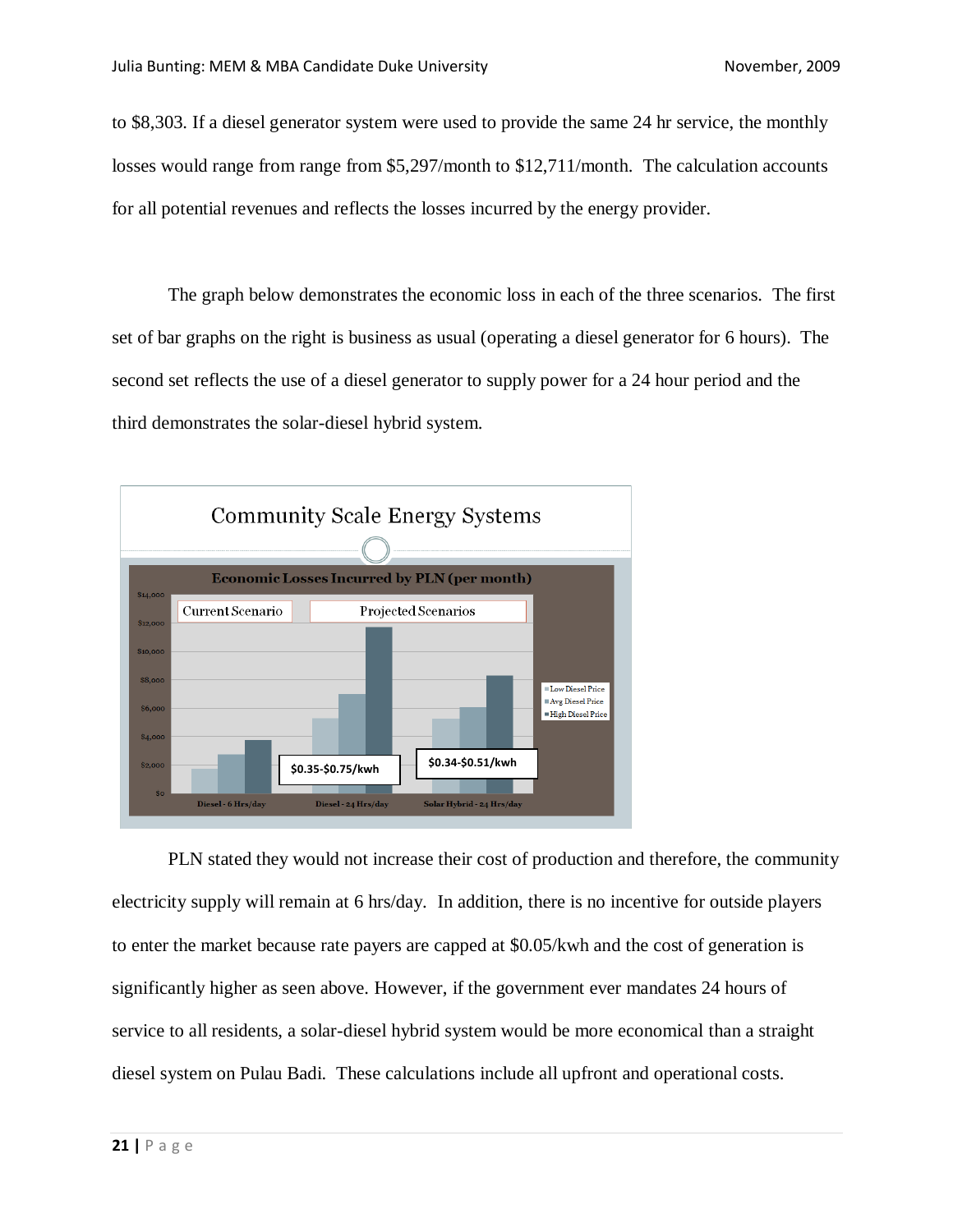Please see appendix 3 for assumptions used in the models for community scale systems.

#### **Design of Individual-Sized Energy Systems**

Individualized energy systems can benefit users by reducing transmission losses and also by eliminating the need to overcome challenging hurdles for developing energy at the community level. After examining natural resource availability, two different scenarios were chosen and were examined below. The first system examined the use of small sized diesel generators for 18 hours combined with electricity from PLN for 6 hours/day. The second scenario examined the costs of utilizing a solar pv pumping system with a battery back-up.

In both of these scenarios, the energy load considered was for backyard mariculture tanks. As described in earlier sections, the load was calculated to be 300W.

#### *Small Generators & Electric Utility (PLN)*

In this scenario, two 35 kw generators were required to supply enough power consistently to pump water for 18 hours/day. The remaining 6 hrs of electricity required came from PLN's current electricity service from 6 pm to 12 pm. Two generators were required in this scenario because they could not operate for more than 6 consecutive hours.

In order to obtain 18hrs of electricity with a generator and 6 hrs of service from PLN, the upfront energy costs required to purchase the appropriate infrastructure totaled \$3134. In addition to upfront costs, the system required an average annual cost of \$1984 to cover fuel, maintenance costs and service from PLN. The generators have an average lifetime of 10 years and therefore at the end of 10 years replacement costs would have to be considered. The cost of generation calculated from this model ranged from \$0.58/kwh to \$1.24/kwh depending upon the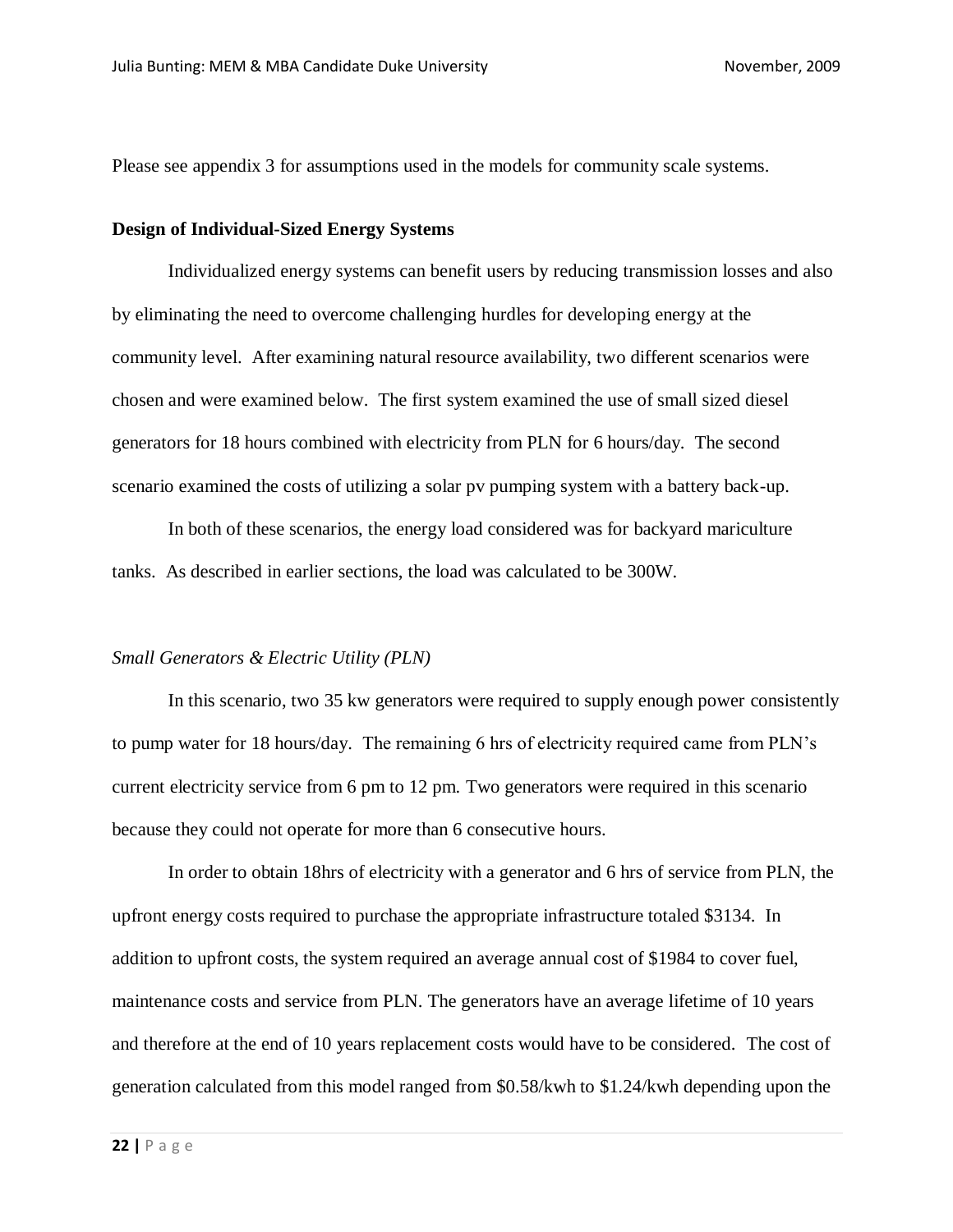price of fuel. To see more details please see Appendix 4.For a review of assumptions please see Appendix 5.

#### *Solar PV for Pumping Water*

Due to the high average solar insolation, a standalone solar PV system was evaluated for cost. The system contained one specialized submersible DC pump, an aerator with storage system, solar panels equaling 625 w and 3 12v 100 AH batteries. The HOMER model was not used for analysis due to the small size of system and complicated pump surge demands. In order to obtain accurate local pricing, a leading energy development company on Java was contacted to determine competitive pricing in Indonesia. The company was called Contained Energy. A description of the components for this individual sized system is included in appendix 6.

Upfront costs for installing a solar pv system capable of meeting the energy needs of a mariculture tank start at \$6246. Annual costs would include minimal charges for maintenance. However, every three years an investment of \$1430 would be required to replace the batteries that are predicted to deteriorate quickly due to the harsh heat and salt exposure. Generation costs totaled \$0.31/kwh when using a solar pumping system as described above. For a list of assumptions, please see Appendix 7.

#### *Comparison of Two Individualized Energy Systems*

The following graph compares the two different individualized energy systems described above. The blue lines represent the diesel generator scenario with varying diesel prices. Upfront costs are low but annual costs are high. The yellow line demonstrates the high upfront costs of solar pv systems but also reflects the low annual costs.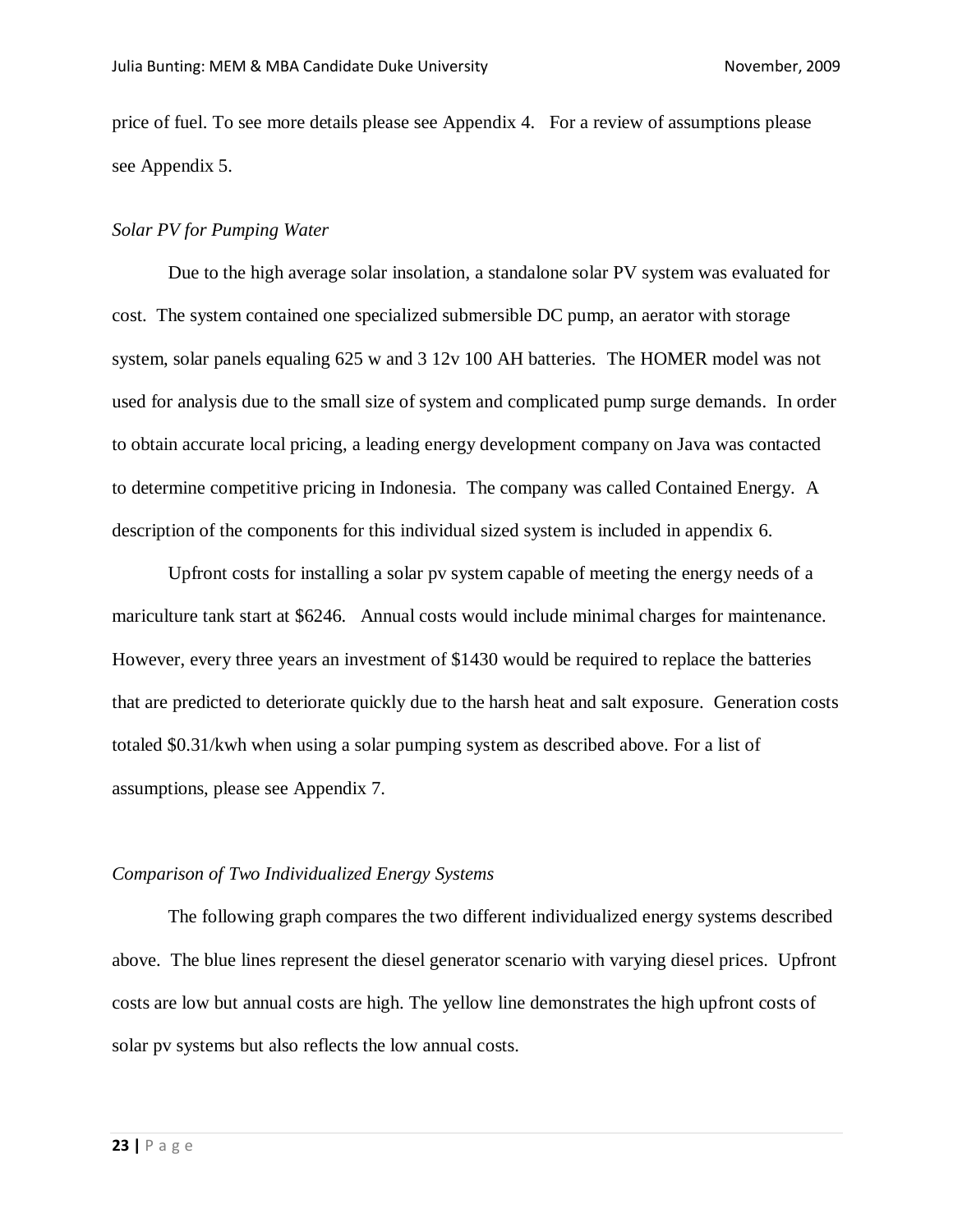

Upon examination of both community scale and individual scale systems, it is evident the the most cost effective solution is the installation of an individual sized solar pumping system. As seen above, the cost for that system would be approximately \$0.31/kwh and there would be no risk associated with price volatility as we see with systems relying on fossil fuels.

#### **Local Capacity: Support of Energy Development**

Local capacity is an essential consideration for energy system development. If there is limited local capacity, significant financial and time commitments will be required otherwise energy solutions will not be transferrable and replicable to other entrepreneurs on other islands. According to the director of Winrock Indonesia, "95% of all renewable energy projects fail because of the absence of supporting infrastructure"<sup>13</sup>.

For this research analysis, local capacity included an examination of Makassar Energy Companies, Access to Capital and Local Behavior.

 $\overline{\phantom{a}}$ 

<sup>&</sup>lt;sup>13</sup> Meeting with Director of Winrock Indonesia. Bernard Casterman's. Jakarta Indonesia. July 28<sup>th</sup>, 2009.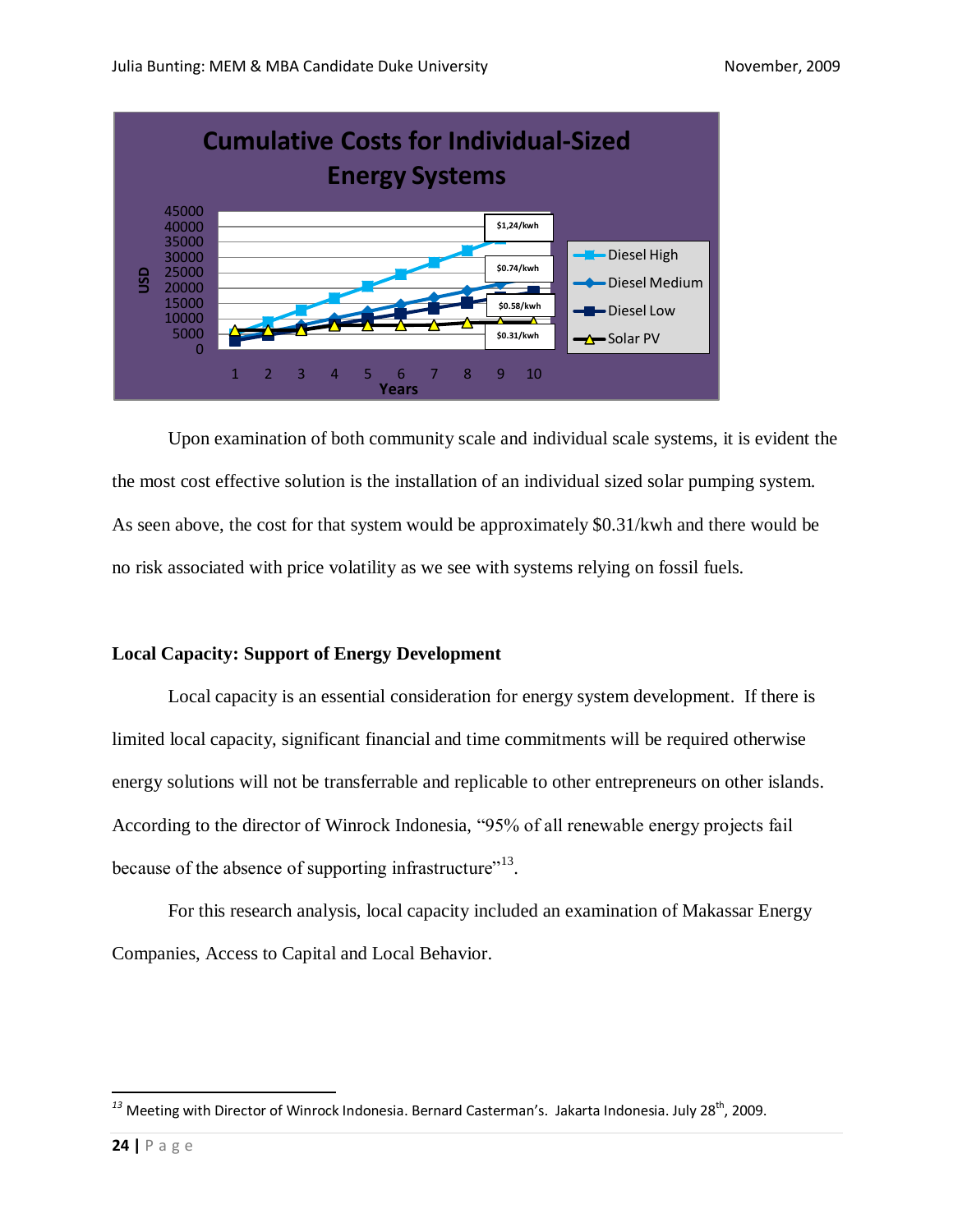#### *Makassar Energy Companies*

A survey of renewable energy businesses was completed in Makassar to identify and examine local energy development capacity. It was imperative to determine who was operating in the space and what additional capacity would be required to develop a maintenance or distribution mechanism for the marketing, installation, maintenance and deployment of energy systems. Prices discovered in Makassar were also compared to those in Java where manufacturing occurs.

A month of investigation of renewable energy companies revealed a total of one wind shop and four solar sales offices. Two of the solar shops were open infrequently and unpredictably so data was not able to be obtained. A third solar shop was unwilling to provide information about products unless a deposit was paid. Of the two companies available for investigation (one solar and one wind) neither of the shops were actively involved in any type of maintenance service. Their focus was exclusively on point of sale. Surya Puzulindo (wind) and Total Parabola (solar PV) were asked how they marketed their products, as the World Bank states that this is a critical factor for "self-replication". The wind company advertises in the yellow pages and the solar company advertises by word of mouth. Neither company had any developments in the island regions around Makassar including Pulau Badi.

Price comparisons between Java and Makassar revealed significant price differences. A 50 watt panel sold in Java can be purchased for an average of 250\$ while the same panel in Makassar costs on average 350\$. Parts for solar panels and for solar components were on average 40% higher in Makassar than in Java.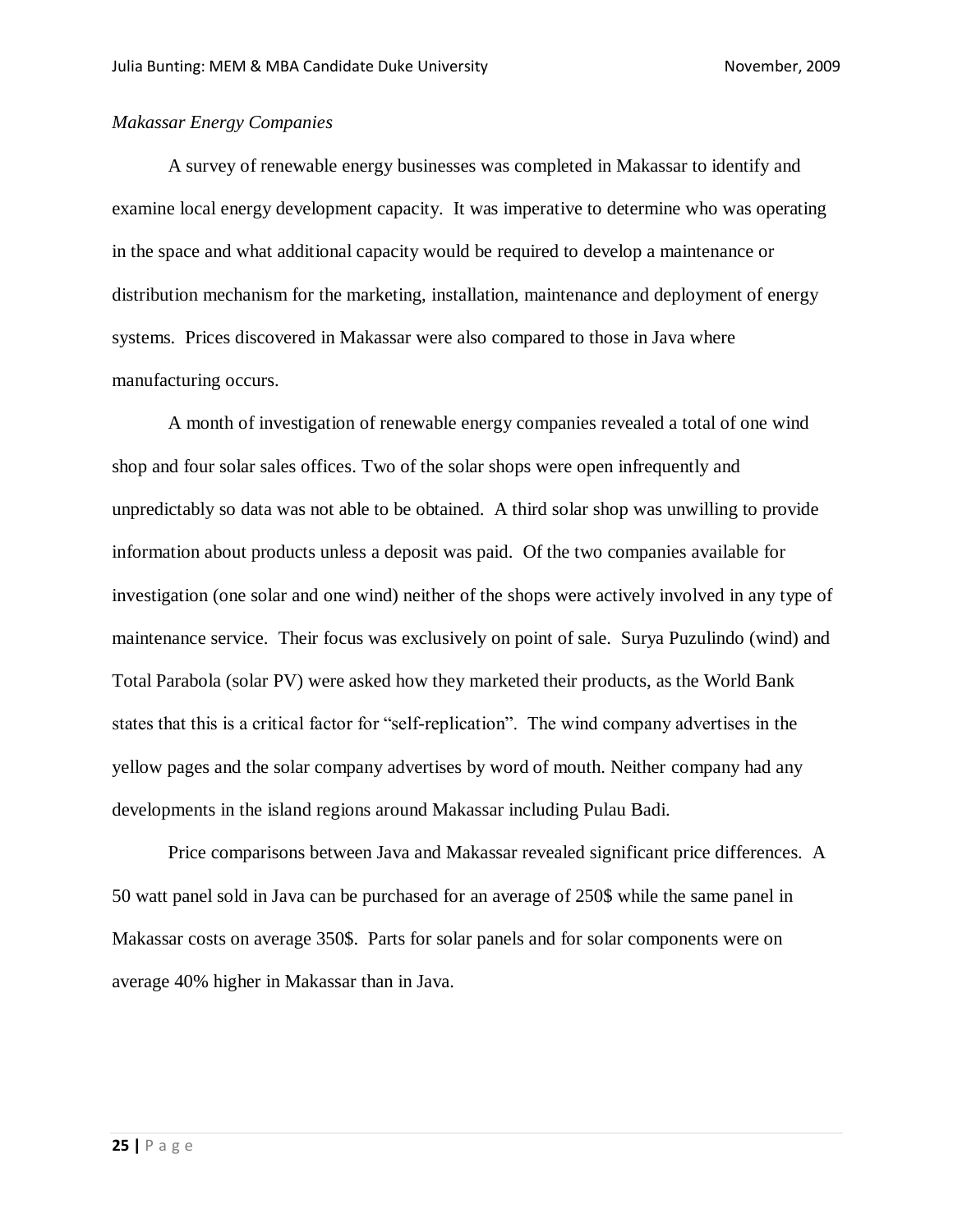#### *Access to Capital*

The second analysis completed was an evaluation of access to financing. The average wage on rural fishing islands is approximately 40 USD/month and therefore financing would be required for accessing energy systems.

With energy projects and parts ranging from 350\$ for a 50 watt panel to 400,000\$ for community scale systems, financing systems becomes increasingly important. None of the energy companies interviewed in Makassar offered financing. Several banks in Makassar did claim to offer micro-financing and they were called BRI lending institutions. However, banks or micro-lending institutions in Makassar and in the rest of Indonesia are unwilling to finance energy projects because they are unable to assess risk<sup>14</sup>. In the past the World Bank and the IFC have backed large scale renewable energy projects with large sums of money placed in trust in the Indonesian Banks<sup>15</sup>. Despite this historical support, it is unlikely to work for small scale entrepreneurs seeking financing.

Another option for accessing capital in the form of micro-financing comes from global non-profit organizations or specialized banking institutions. These organizations are often equipped to deal with small scale revenue generating projects. Micro-finance organizations require a strong pre-existing business model to prove validity, charge 30-40% interest rates due to high management costs and require regular monthly payments. There are no microfinance agencies currently operating in Indonesia that provide lending for energy projects. Therefore, significant infrastructure development would be required.

 $\overline{a}$ 

 $^{14}$  Meeting with Director of Winrock Indonesia. Bernard Casterman's. Jakarta Indonesia. July 28<sup>th</sup>, 2009

<sup>15</sup> Meeting with International Finance Commission. Anonymous. July 13, 2009. Makassar Indonesia.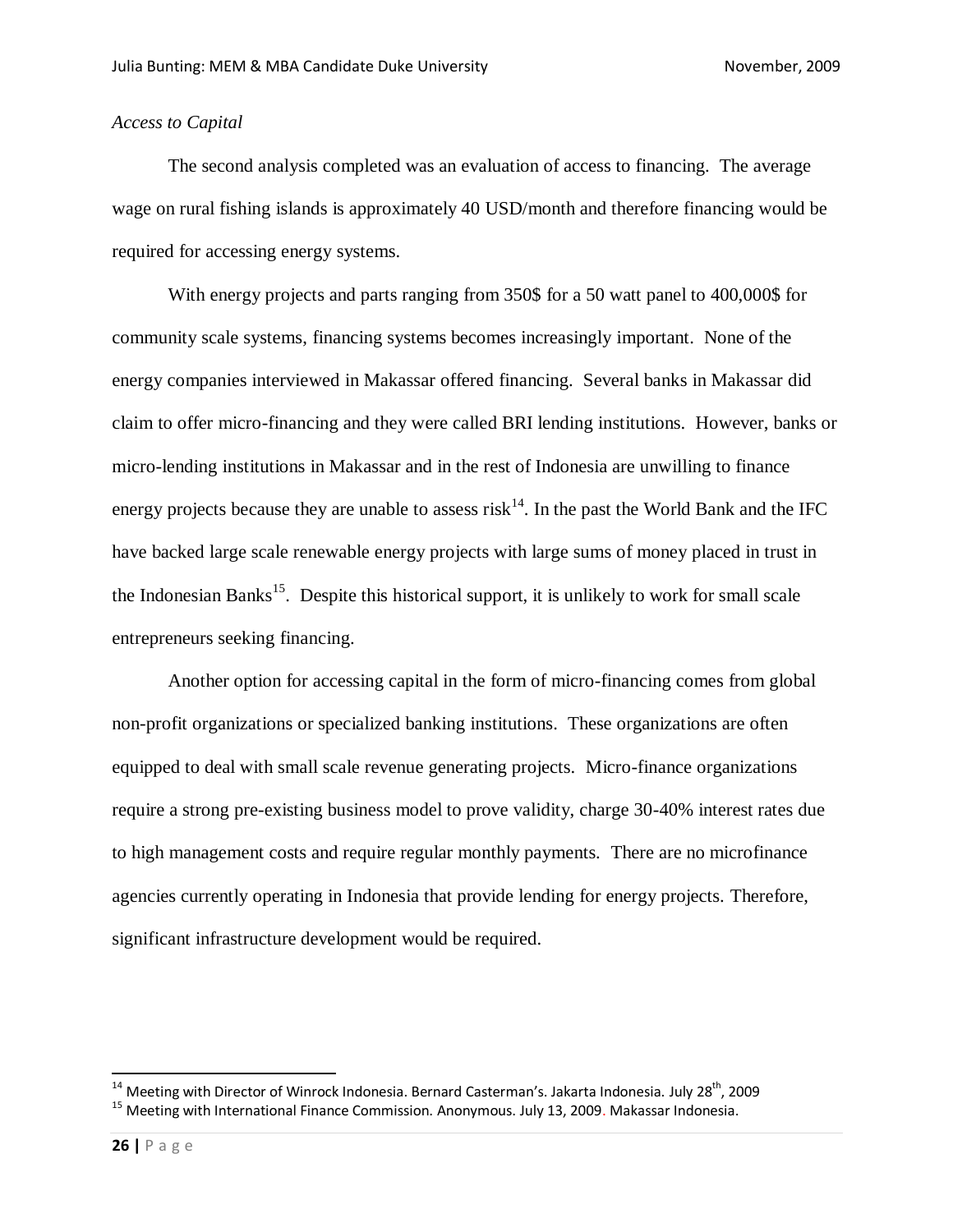#### *Local Behavior/Appropriateness*

The third analysis was an investigation into local behavior. Projects that require minimal behavior change are often met with success while projects requiring different skill sets or different ways of operating are often extremely challenging to achieve  $16$ . In order to examine this complex arena, literature and observation was the key methodology. The first paragraph describes an observed behavior labeled the "Lego Effect" and the second paragraph describes its applicability to the energy sector.

According to the founder of International Development Enterprises and author Paul Pollock, people living below the poverty line in developing countries adhere to the metaphor of building with one brick at a time. When they earn a little money, they buy a few bricks and build a room. When a little more money is earned, another room is built. Although it is not the most efficient and cost effective method of building a house, it is the only possible method when you don't have access to capital and all you have is the money in your pocket. It is a behavior that has been studied by development experts around the world and it has been coined the LEGO effect by Pollock. There is evidence of this behavior throughout South Sulawesi including the way people buy things like housing materials and everyday purchases such as single cigarettes or shampoo packages.

One private company in India call Distributed World Power (DWP) models the LEGO concept well and the major learning's are transferrable to Sulawesi. DWP has started a manufacturing facility in India to produce very low quality, low rated and cheap solar panels.

 $\overline{a}$ 

<sup>&</sup>lt;sup>16</sup> Pollack, Paul. "Out of Poverty-What Works When Traditional Approaches Fail". Berrett-Koehler Publishers Inc. 2000.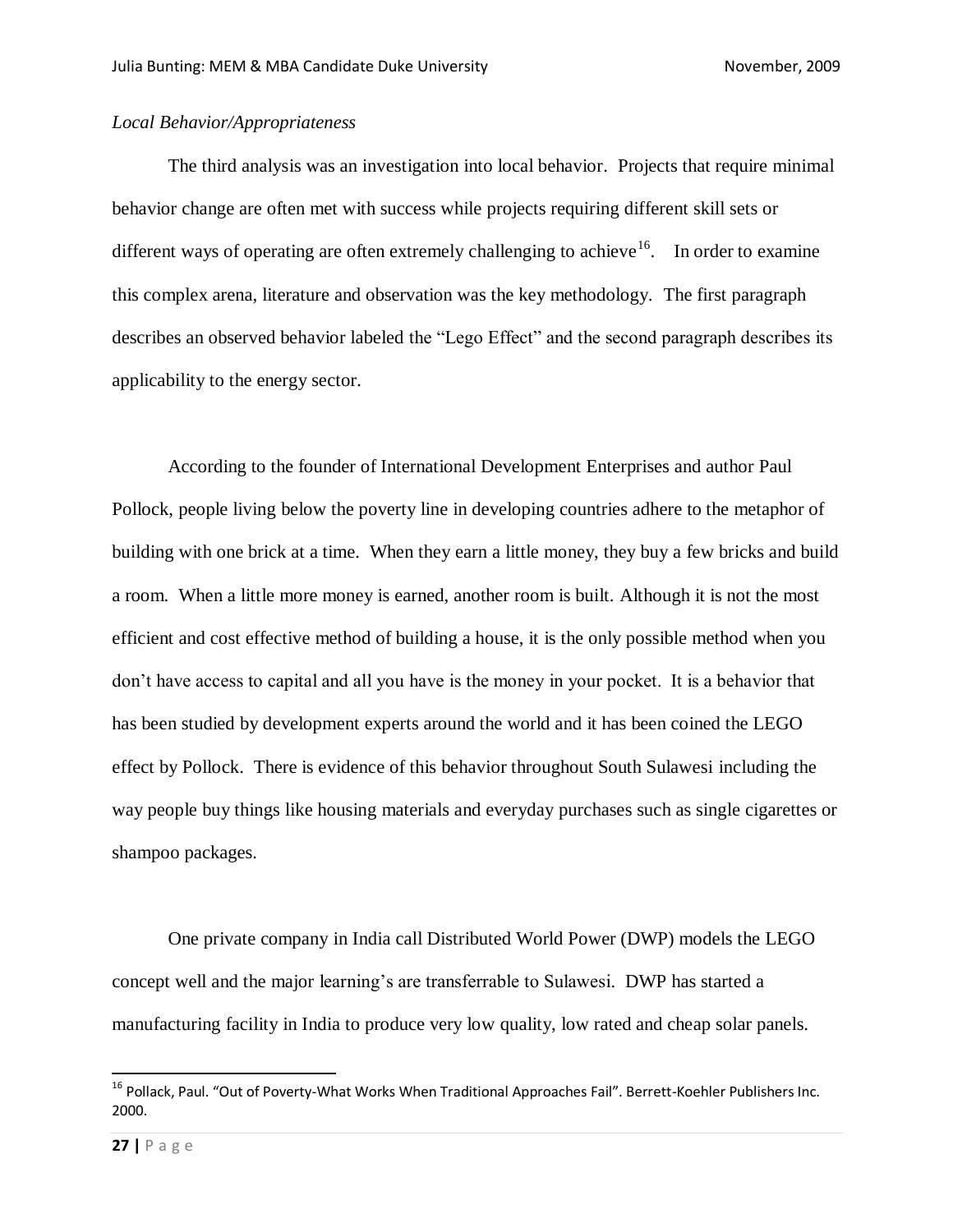With the low cost of production, rural farmers are able to afford the initial price hurdle and can enter the market without financing. As they save money, they are able to build like a "Lego model" and add several additional panels to increase their volume of electricity. According to James Burgess, a founding member of DWP, it is enabling people to slowly build their capacity through their own means with very little risk. DWP is charging approximately half of the price of their competitors and they are providing an inclusive maintenance service to ensure project longevity. They claim that their model is more sustainable than the larger community-scale energy projects because they are more appropriate in scale and people can maintain direct ownership.

In Sulawesi, projects need to be designed to encourage local adoption through low price points, strong distribution networks and systems that energy systems that require simple maintenance. Hi-tech wind or wave technology may be too difficult to maintain with current capacity and infrastructure. Even for low end solar panels, skill development would be required in order to increase marketing, installation and maintenance capacity.

#### **Indonesian Energy Policies**

Energy policies can make or break energy development projects. On the promotional side, policies can offer financial incentives or price subsides that can enhance the economic or business case for developing renewable energy. On the other hand policies can also present hurdles for the distribution of energy systems by subsidizing fossil fuels or reducing capital markets by placing constraints on consumer pricing. Relevant Indonesian energy policies are discussed below.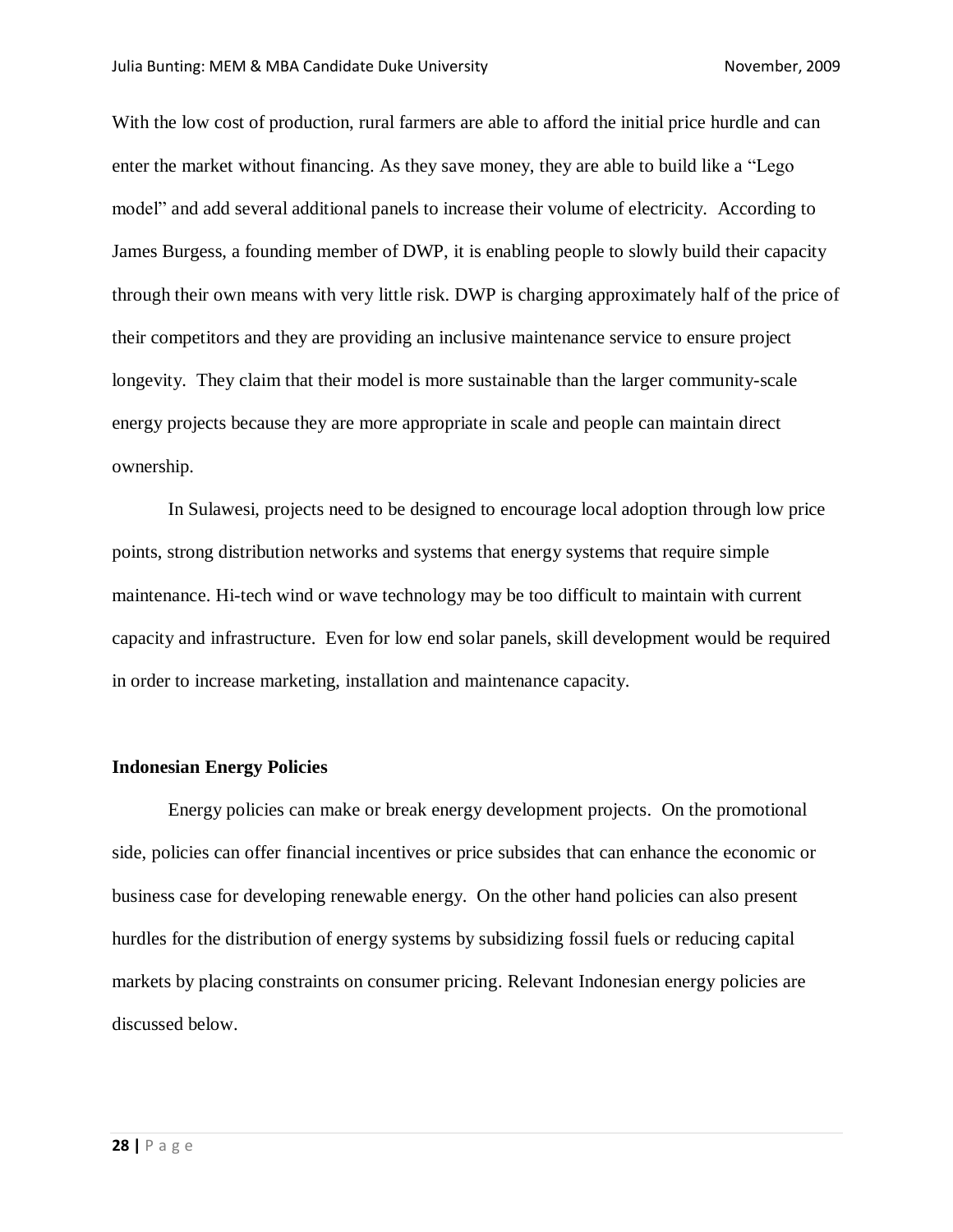#### *Policies Regarding Private Energy Producers*

Recent policies state that private energy producers can enter the electricity market. However, they must sell their electricity directly to PLN at a negotiated price. Last year the prices were set at 80% of the electricity cost<sup>17</sup>. However, recent policy changes has eliminated this pre-set price and each project has to negotiate purchase prices with PLN. Developers in Jakarta claim that prices can be negotiated between \$0.05– \$0.11/kwh, but they state that it is too low to cover the costs of most renewable energy projects<sup>18</sup>.

To investigate this policy further, Ario Senoaji of PLN was asked if there was a possibility of negotiating private power producer agreements on Pulau Badi. He stated that PLN will not purchase renewable energy from regions that already have sufficient capacity and most rural islands are in that category. Pulau Badi has a 100 kW diesel generator and the community uses only 40 kw at peak resulting in a surplus of available capacity.

#### *Policies Impacting the Development and Deployment of Individualized Energy Systems*

In the analysis above, community systems were not feasible and upon examination of individualized energy systems solar pv proved to be the most economical. Thus, it was imperative to examine policies that would impact the development and deployment of solar pv systems around Makassar.

#### *Additional Policies*

The Ministry of Energy and Mining has recently been given authority to provide electricity infrastructure to remote rural villages that currently have no electricity supply from

 $\overline{a}$ 

<sup>&</sup>lt;sup>17</sup> Meeting with VP of Renewable Energy. PLN Indonesia. Ario Senoaji.. Jakarta, Indonesia. July 29, 2009.

 $18$  Meeting with Director of Contained Energy. Peter DeVries. Jakarta Indonesia. July 28<sup>th</sup>, 2009.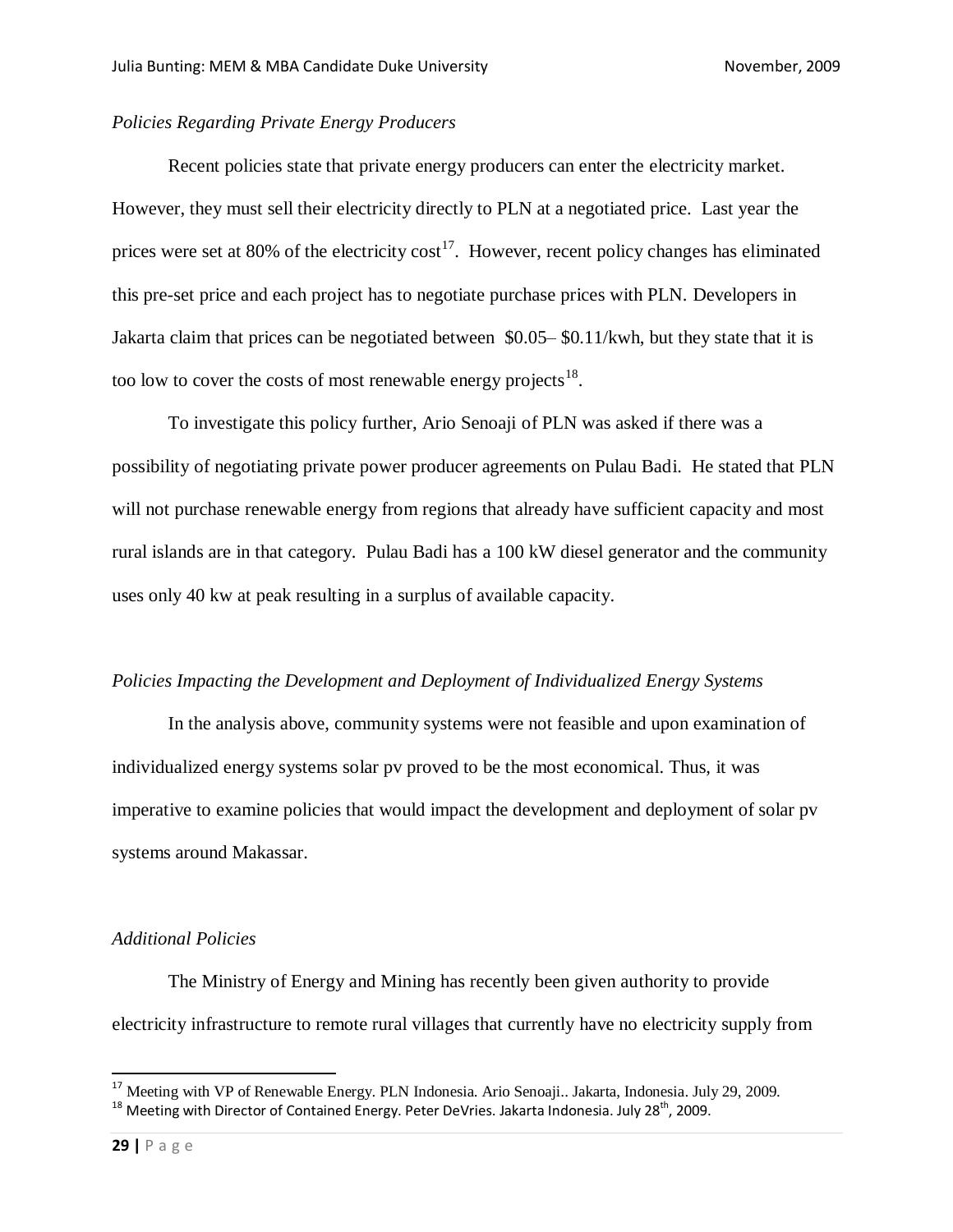PLN. Every year the Ministry that is responsible for South Sulawesi selects one village to receive an energy system. This year an island was chosen to receive a solar PV system costing \$500,000 (US). The development community is concerned that these projects will not last because the Ministry required no up-front fees from the community, no payment plans were determined and no contracted maintenance service existed. Energy developers in Jakarta claimed that the policy was negatively affecting their business. They stated that "rural communities that were previously interested in small scale energy solutions were no longer interested in paying the higher fees because they believed energy was supposed to be free". This policy has directly impacted the development of energy businesses and will continue to distort the market development of alternatives.

In addition to large scale systems, the Ministry has given away 60-70,000 100w solar home systems for to rural villages in Indonesia<sup>19</sup>. According to the Founder and Director of Contained Energy Jakarta, Pieter DeVries, these solar house systems were installed without any consideration for maintenance. DeVries earned the contract for several of the installations and he donated his time to try and train local repair capacity. Despite these efforts, he claims that at least 85% of the systems failed during the 3 month to 1 year time period because of maintenance challenges and inaccessibility of parts. He also noted that no one was willing to purchase a new battery to repair their systems because they thought there were more arriving for free.

The implications of these policies were discussed in numerous meetings with energy developers in Jakarta and the statements were similar to those discussed above by Peter DeVries. The current director of Winrock Indonesia claimed that the free give-away policies resulted in the collapse of several renewable energy businesses. The organization that he had previously

 $\overline{a}$ 

 $^{19}$  Meeting with Director of Contained Energy. Peter DeVries. Jakarta Indonesia. July 28<sup>th</sup>, 2009.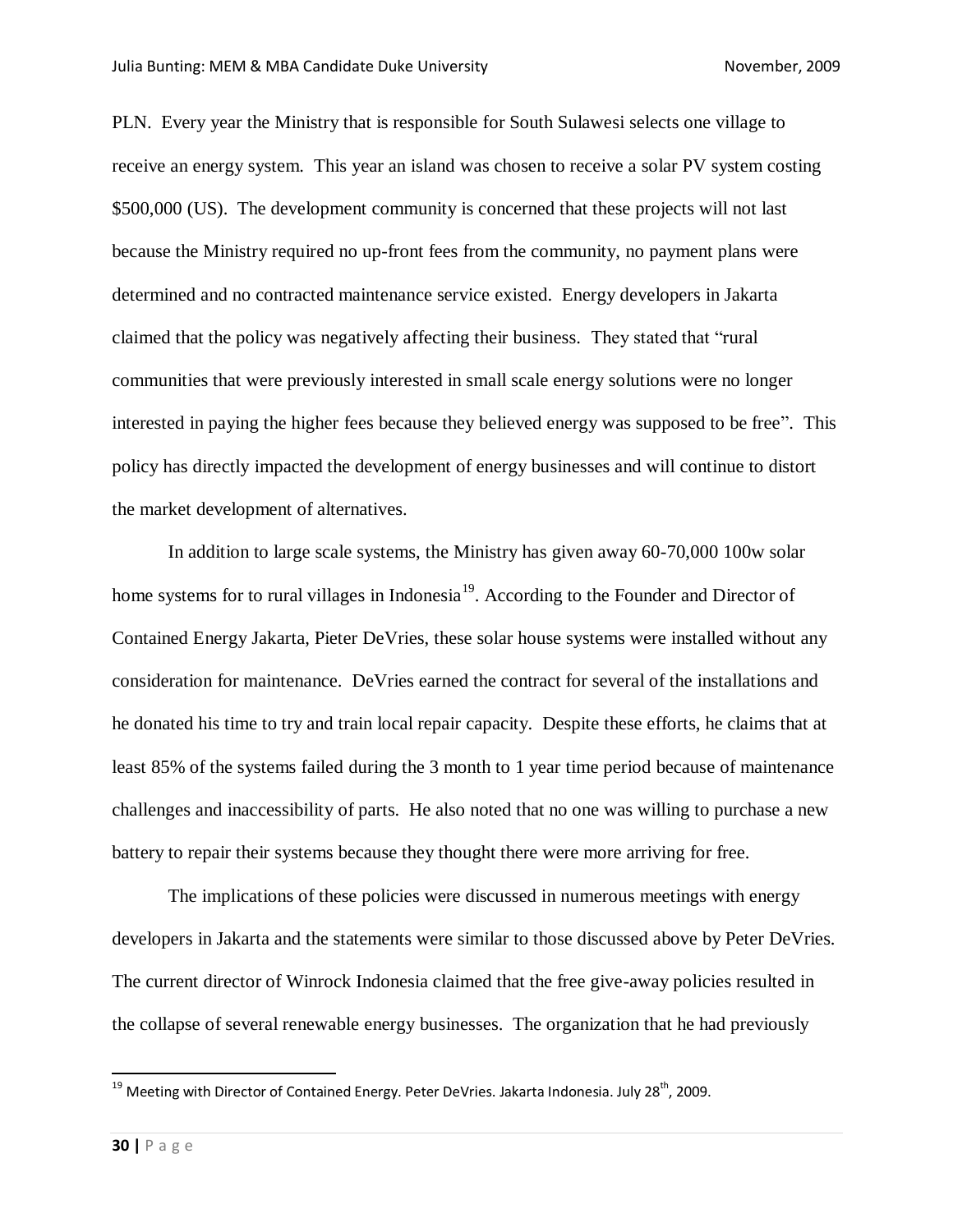worked for had manufactured and distributed small solar house systems. They developed a distribution system by partnering with local entrepreneurs and providing them with training to install and maintain energy systems. Initially they encountered a lot of success particularly with the engagement of local entrepreneurs and the development of a maintenance system. The capacity grew for five years until the Ministry entered their region and gave away some free solar home systems. Their entire business model disintegrated within 6 months because entrepreneurs started to eject themselves from the business claiming that no one wanted to buy their systems.

#### **Feasibility of Mariculture Business Model**

The high costs of obtaining a reliable and consistent electricity supply pose significant challenges for mariculture entrepreneurs. As discussed above, the most economically feasible energy option (individual solar pv units) will cost entrepreneurs over 6000\$ to install and with an average annual income of \$480 it is an extremely large investment. According to data collected from developers, mariculture entrepreneurs will have to spend additional capital to build the mariculture system which would result in a total upfront investment between \$10,000 and \$14,000. The fluctuation in price is due to a varying number of juveniles purchased (bibbet) and a corresponding fluctuation in food costs, as there are two scenarios investigated in this model for growing species. The first scenario is based on annual harvest and resulting revenue of \$5000. The second scenario doubles the harvest resulting in annual revenues of \$10,000. In these scenario's the annual costs range from \$3100 to \$7460, although these are highly speculative at this time.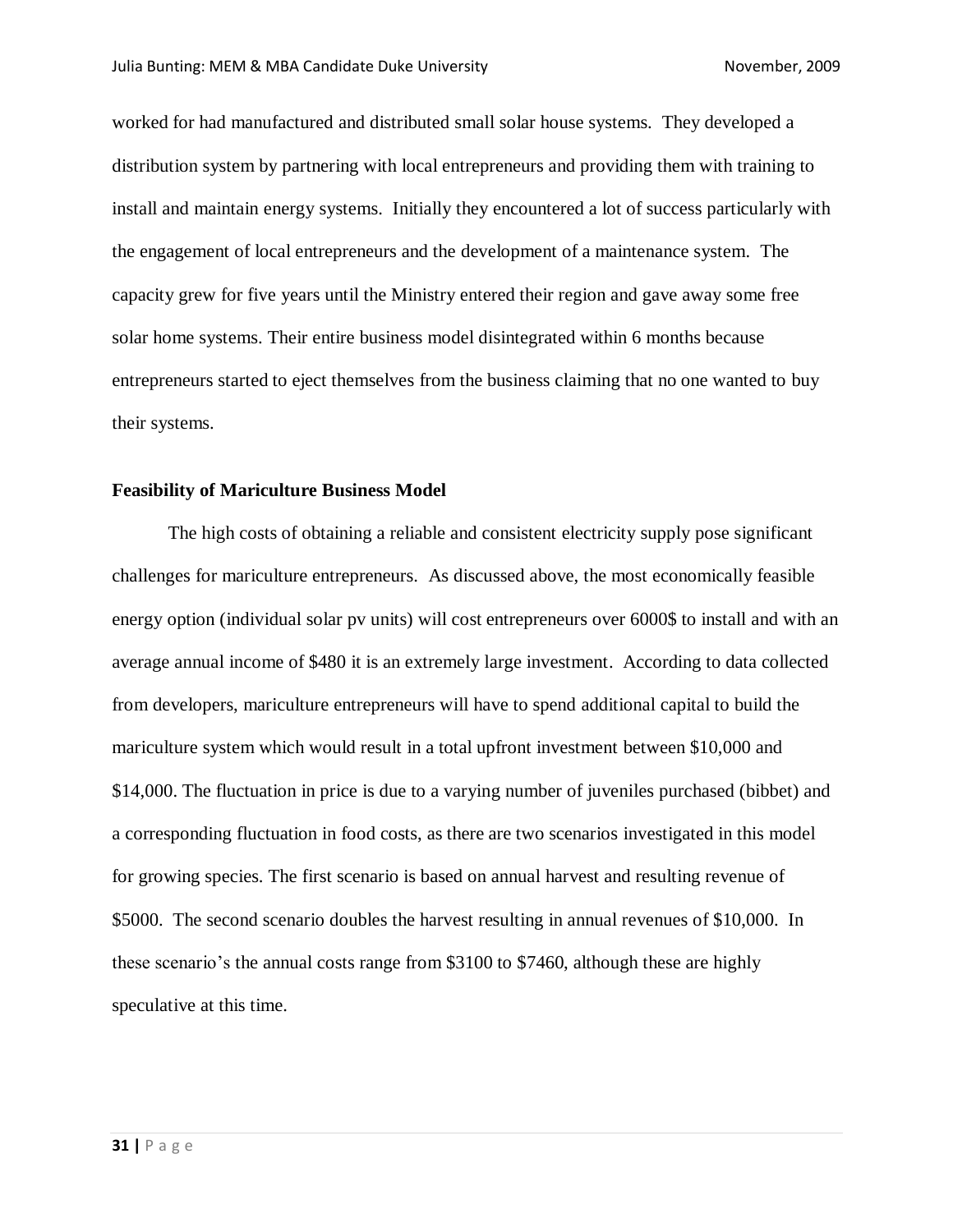



In this scenario, the mariculture entrepreneur faces an increasing debt that he is unable to repay.

Other development models suggest that entrepreneurs maybe able to generate revenues of up to \$10,000/year. In this scenario, all costs would remain the same except for bibbet costs and food costs which would double. With this scenario debt would continue to accumulate and the entrepreneur would be unable to pay off the loan.





## *Additional Hurdles*

Due to the high upfront and annual costs, entrepreneurs who currently make \$480/year would be required to obtain significant loans to cover the costs as shown above. However, at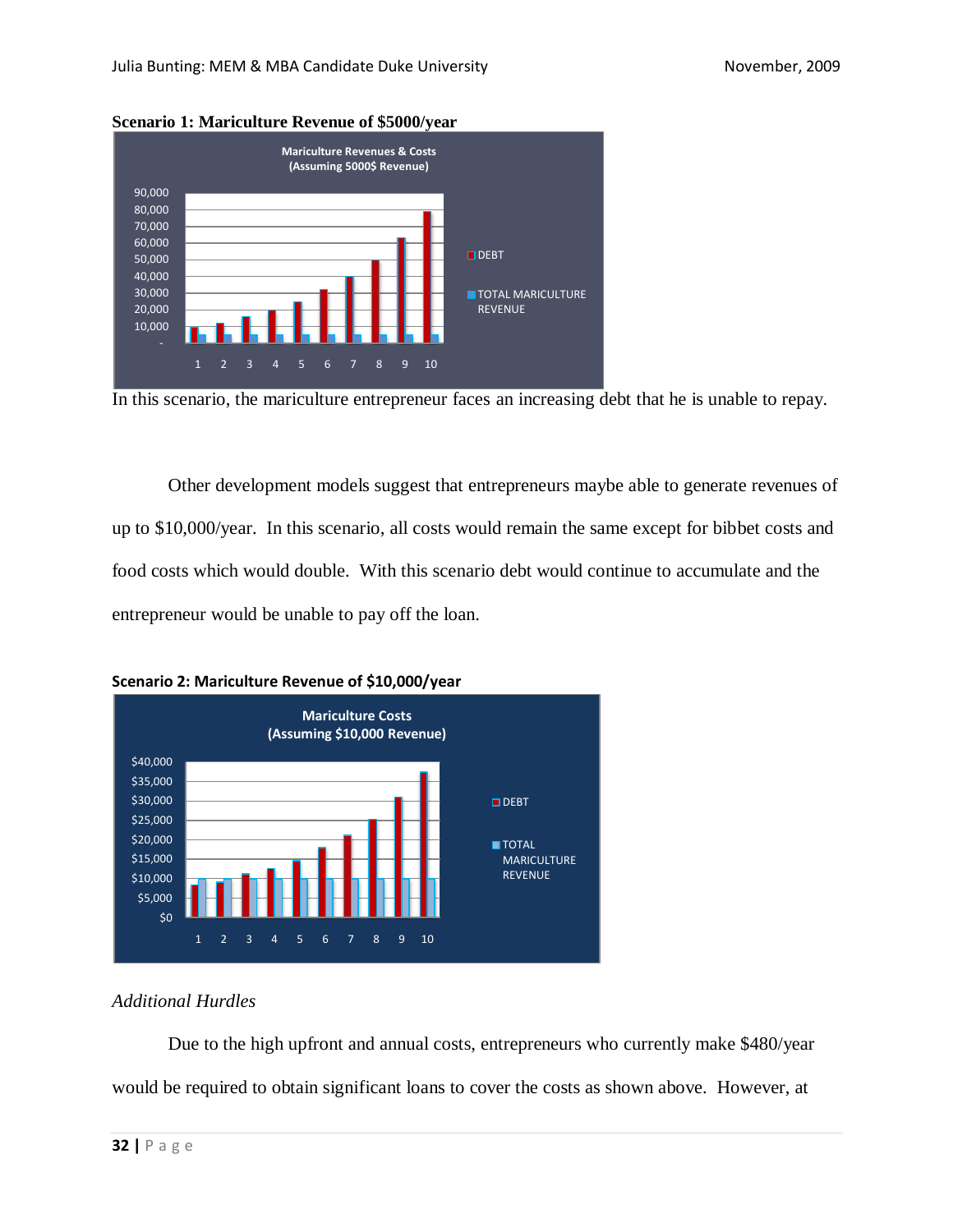this time there are no financing institutions in Indonesia and it is unlikely that any financing institution would provide financing of this level of risk. Fishers do have land titles, collateral and their crops are inherently risky due to disease and other environmental conditions.

As mentioned above, there are numerous hurdles in addition to the financing challenge with developing a viable energy infrastructure capable of supplying energy systems to these rural entrepreneurs.

The assumptions used in the model were made in favor energy development and assumed success of mariculture entrepreneurs. For example, I assumed that we would be able to achieve an extremely low financing rate of 25%. I also assumed that all seed stock that was purchased survived until harvest. Even though a best case scenario was used, the mariculture business appeared to be prohibitively expensive and unprofitable.

To see a complete list of assumptions, please see Appendix 8.

#### **DISCUSSION**

Indonesia is an extremely complex environment for generating stable and consistent electricity. With 17,000 islands, traditional large scale energy systems and grid delivery is not a feasible solution for reaching most rural residents. Islands are left facing energy challenges themselves and as noted above the options are extremely limited. In order for energy access to reach the millions of Indonesians with limited or no energy access, several changes are required. These changes will require significant time and financial resources combined with significant policy changes at the government level.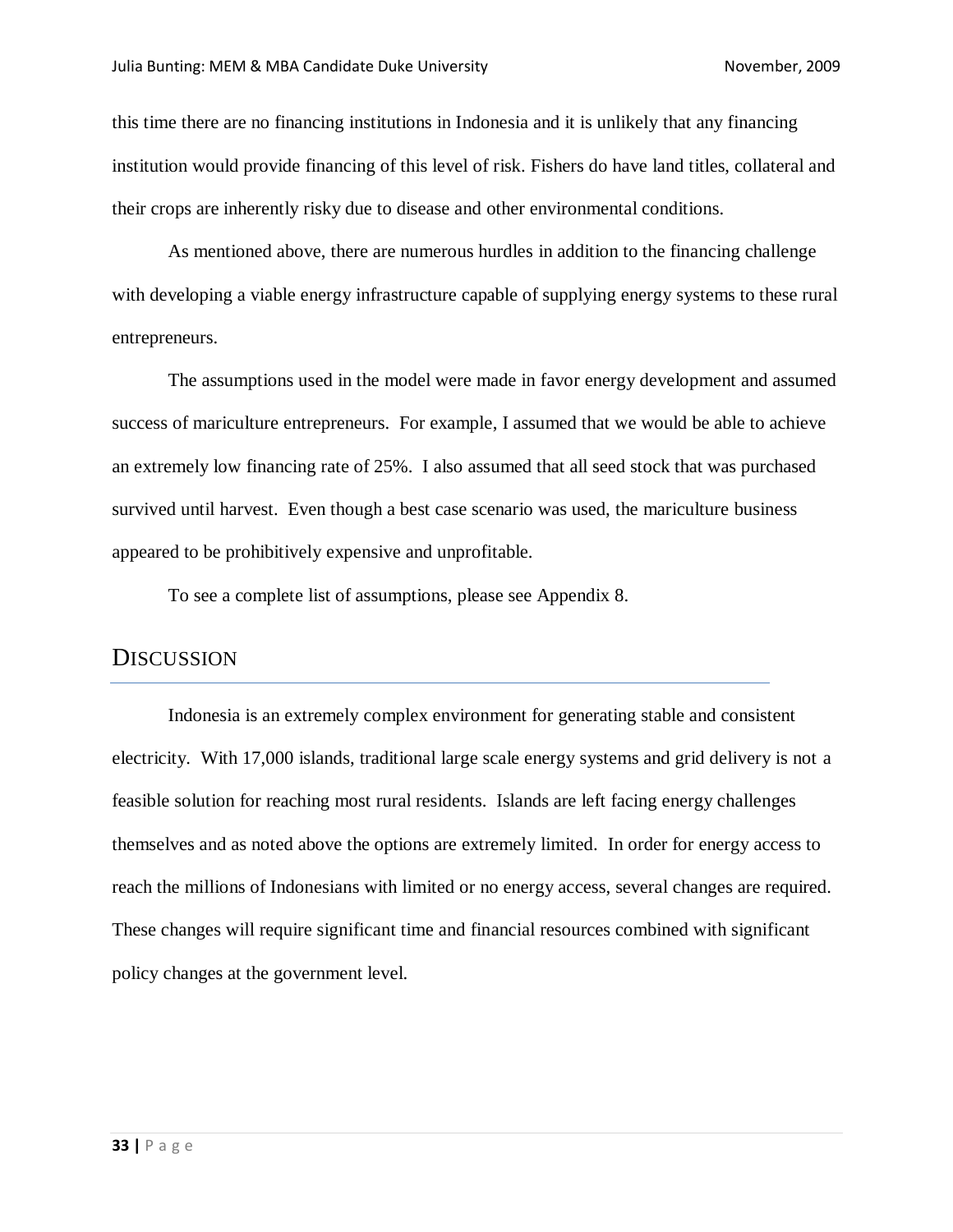#### *Investments of Time and Capital*

There are numerous hurdles that need to be overcome before mariculture entrepreneurs will be able to access the energy services and before developers see wide spread adoption. Technology prices must come down significantly, financing systems will have to be built, and local skill capacity will require a large infusion of time and capital to strengthen services. In addition, the 40% price premiums charged in Makassar will need to be eliminated while the efficiency and speed of part delivery will have to increase. These changes are not something that can be built in a short period of time.

#### *Pricing Policies*

The government mandates a price ceiling on the amount paid per kwh so residents of Pulau Badi pay between \$0.02 and \$0.05/kwh. This poses a significant hurdle for energy developers, as it is currently impossible to provide electricity for those rates on remote islands such as Pulau Badi. With this rate structure it is unlikely that energy access will increase on rural islands because there is no economic incentive for utilities to increase service. Discussions were held with the energy utility providers and with energy developers regarding this challenge and there seems to be limited solutions. Most people agree that residents cannot afford price increases. However, based on a survey of current pricing structures, there may be one opportunity to explore. Residents currently pay a very substantial electricity hookup fee to have their house connected to the grid  $(\geq 100)$ . This fee has deterred residents from obtaining energy service directly from PLN and it is not uncommon to see houses running extension cords to their neighbor's house to avoid the high hookup costs. There is a need for a study to investigate the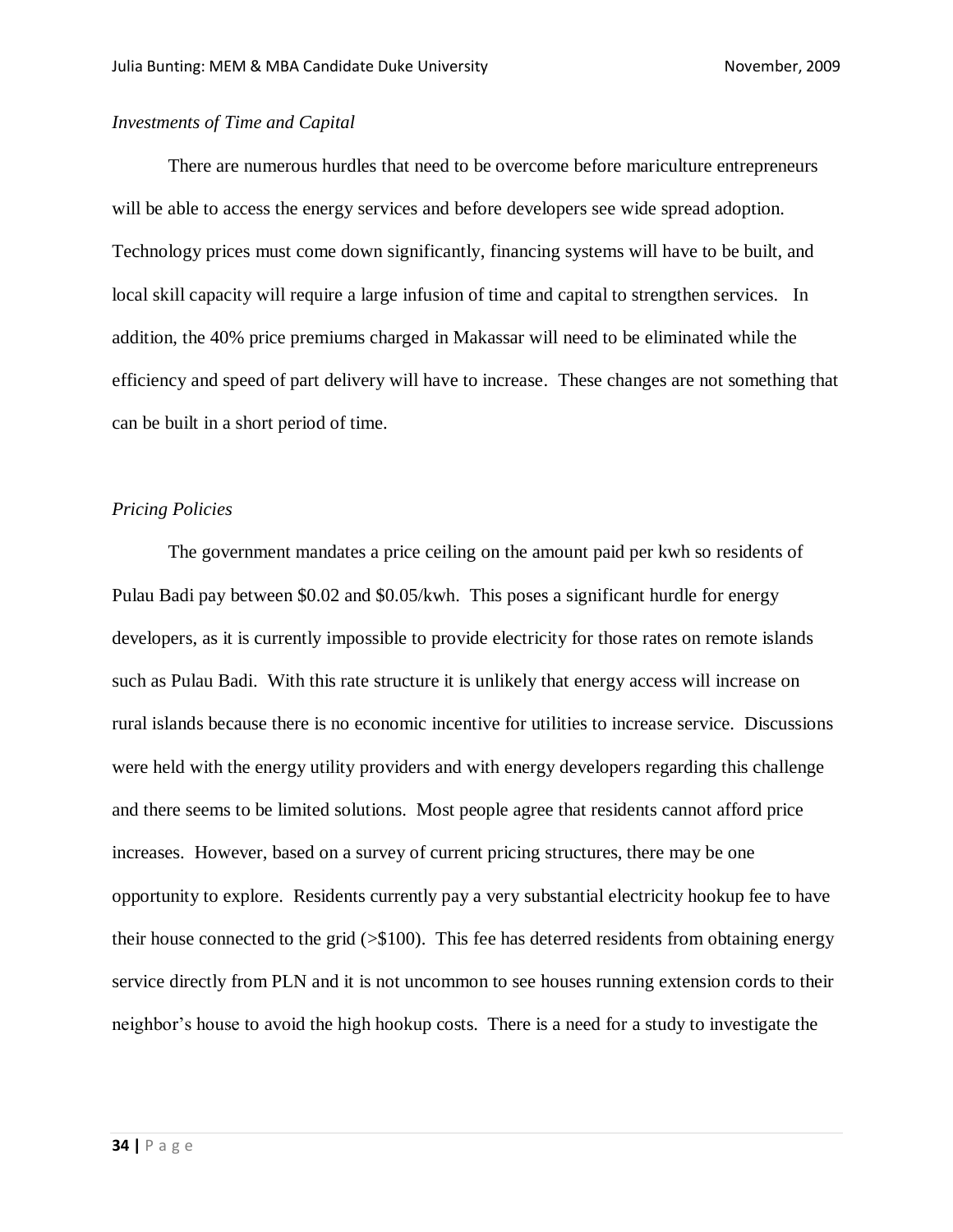potential benefits of reducing the upfront price hurdle and raising prices per kwh to determine if these are more cost effective methods of delivering electricity.

#### *Free System Give-Aways*

As mentioned earlier, some companies have managed to achieve some success developing and deploying small solar home systems to regions without electricity access or to those regions that receive inadequate service. In some of these regions, people were willing to pay more than the government rate of \$0.02- \$0.05/kwh to have cell phone chargers or television for periods of the day. Several companies were finding success and delivering this model by designing strong marketing and maintenance programs around Indonesia. However, with the introduction of the government's free systems, residents began to see energy as something that should be free and provided by the government and these profit making companies dissolved. Unfortunately these projects have also had minimal success rates due to user misinformation and lack of maintenance programs resulting in poor public opinions about solar energy. This policy has created a gap in local capacity to market, install, and maintain energy systems and because sales have halted, technology costs will remain in low volumes with high prices. It seems that the "free energy systems" policy needs to stop to encourage market solutions and to encourage Indonesians residents to view energy as a service that will require maintenance and investment.

#### **CONCLUSION**

The challenges and resulting high costs associated with energy infrastructure development poses significant challenges for mariculture entrepreneurs today. From the analysis conducted throughout this paper, it is clear that the most economical energy system found was a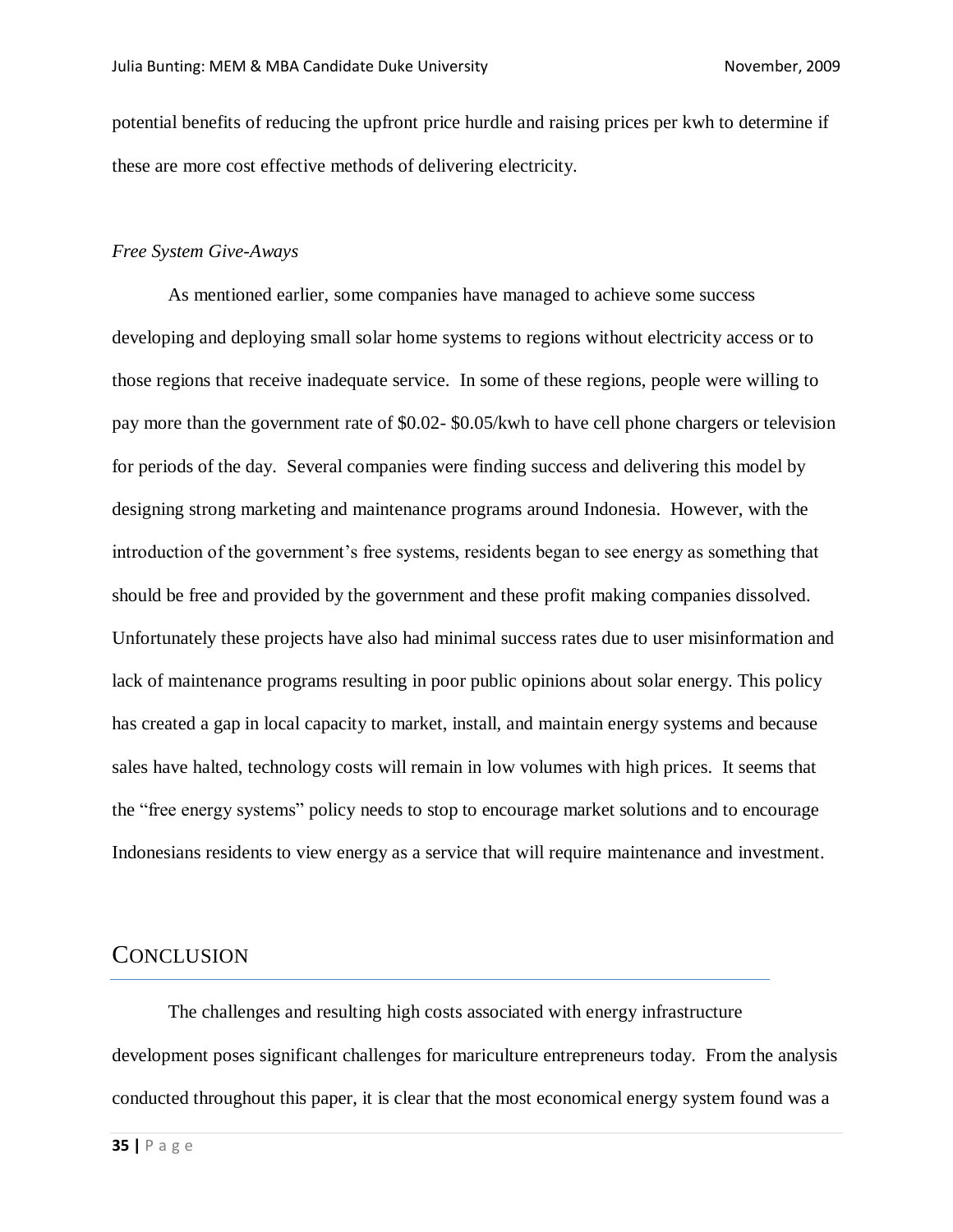small scale solar pv pumping system. If purchased in Jakarta, this system would costs more than \$6000 to install which is more than twelve times the average annual wages. This poses a significant challenge to entrepreneurs as financing is currently unavailable. Even if it became available in the future, mariculture entrepreneurs would be unlikely candidates for financing as their project costs are extremely large, they have very high risks and most of the entrepreneurs do not have any collateral. The high costs of producing electricity on these remote islands provide a seemingly insurmountable hurdle for mariculture entrepreneurs.

If the hurdles associated with energy development could be overcome (access to capital, local skill development, cost reductions etc.) developers suspect that profits could still be generated with the mariculture business model. To test this hypothesis, several analyses were conducted to evaluate profitability. In the first scenario, the assumption was that mariculture entrepreneurs could afford all of the project upfront costs (>\$14,000). If this were true, entrepreneurs would break even at year seven. However, as we have seen the average income on Pulau Badi is \$480/year and therefore financing from the community or from an institution would be required. No matter where the money comes from there is opportunity costs and risks that need to be incorporated into rates. Micro-lenders typically offer rates between 25% and 40%, although community or family loans in Indonesia often have higher percentages. Using a low estimate of 25%, two scenarios were examined including revenues of \$5000 and revenues of \$10,000. Both of these scenarios result in a growing debt that mariculture entrepreneurs would be unable to pay back over time.

It is evident that there are numerous hurdles facing mariculture entrepreneurs at this point in time. While some of the hurdles could potentially be overcome with significant time and resources, the question emerges of whether there is a more effective and more appropriate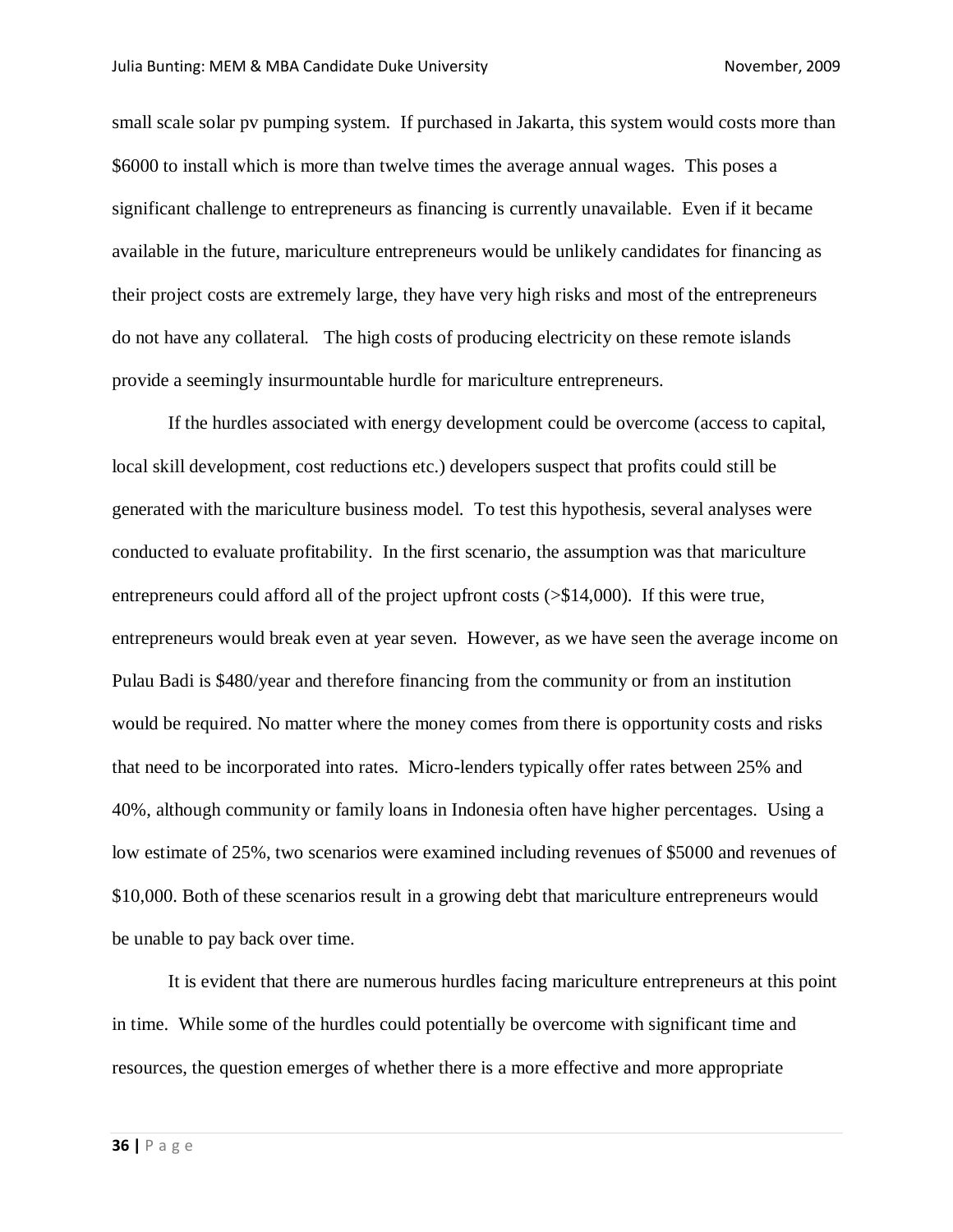location for the mariculture business model or whether there are alternative models that would be more reasonably suited to Pulau Badi. With regards to the first question of location, it may be possible to reduce energy costs by moving the mariculture model to other regions where electricity is cheap and reliable. For example, facilities could be located in regions where there is constant grid access or where micro-hydro power has proven viable. To address the second question of economic development on Pulau Badi, the solution may lie in the development of business alternatives that can take advantage of current electricity availability. Businesses that can capitalize on six hours of electricity offered on Pulau Badi would have cheap electricity to conduct various activities. Also, businesses that can take advantage of renewable energy solutions such as solar or wind and use electricity during times of production would avoid the high costs of energy storage.

As developers move forward and question business models, it is imperative that local behavior and local capacity remain a strong consideration. Residents earn \$480/year and thus any financial outlay required should be incremental. Capacity development expectations should be reasonable and the time it will take to make changes should not be underestimated. PLN employees on Pulau Badi are no longer charged with maintenance responsibilities of the generator because of poor quality servicing. Policy changes should not be required unless developers are willing to lobby for changes or partner with those who will participate. On an optimistic note, there are several business opportunities that have been discovered in Indonesia that follow these guidelines and also require little or no electricity. These businesses include seaweed farms, spirulina growing operations and coral farming. A more thorough analysis of these business opportunities should be pursued to determine if they are profit generating and to determine if they are suitable for rural fisherman in Indonesia.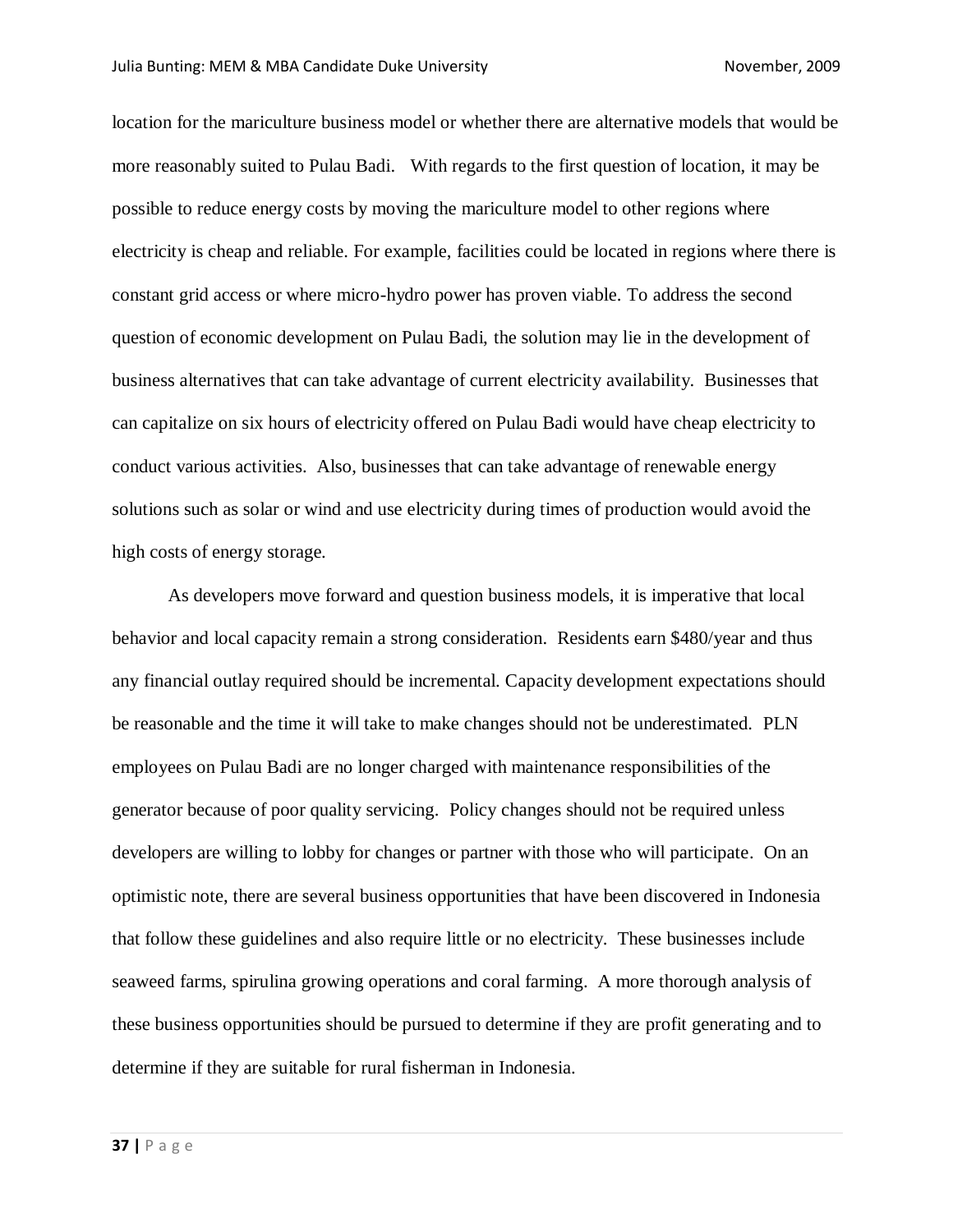## **APPENDICES**

#### **Appendix 1: Calculation of Production Costs (Per Month)**

| <b>Production Costs (Per Month)</b>               |                        |                                                  |         |                                  |                  |                                   |
|---------------------------------------------------|------------------------|--------------------------------------------------|---------|----------------------------------|------------------|-----------------------------------|
|                                                   |                        |                                                  |         |                                  |                  |                                   |
| <b>Production Data Report (Month</b><br>Produced) | Diesel Fuel Cost (LOW) | Diesel Fuel Cost (HIGH) Oil Lubricant Cost (IDR) |         | <b>Transportation Cost (IDR)</b> | Labor Cost (IDR) | <b>Maintenance Costs</b><br>(IDR) |
|                                                   |                        |                                                  |         |                                  |                  |                                   |
| Sep-07                                            | 17235000               | 42130000                                         | 1378605 | 2301000                          | 2700000          | 2,027,797.22                      |
| Apr-09                                            | 13657500               | 33385000                                         | 698745  | 2301000                          | 2700000          | 2,027,797.22                      |
| $May-09$                                          | 15120000               | 36960000                                         | 642090  | 2301000                          | 2700000          | 2,027,797.22                      |
| Jun-09                                            | 14625000               | 35750000                                         | 226620  | 2301000                          | 2700000          | 2,027,797.22                      |

| Monthly Portion of Generator   Total Cost US\$ (Low<br><b>Replacement Costs</b> | <b>Diesel Price)</b> | US\$/Kwh (Low Diesel<br>Price) | <b>Total Cost (high</b><br>diesel price) | US\$/Kwh (High<br>Diesel Price) | <b>Average Cost</b> |
|---------------------------------------------------------------------------------|----------------------|--------------------------------|------------------------------------------|---------------------------------|---------------------|
| 777302.7594                                                                     | 2549.17              | 0.25                           | 4876.23                                  | 0.48                            | 2475.22             |
| 777302.7594                                                                     | 2138.39              | 0.27                           | 3966.85                                  | 0.49                            | 2035.17             |
| 777302.7594                                                                     | 2274.04              | 0.26                           | 4306.32                                  | 0.48                            | 2193.54             |
| 777302.7594                                                                     | 2186.19              | 0.25                           | 4149.49                                  | 0.48                            | 2111.98             |
|                                                                                 |                      |                                |                                          |                                 |                     |
| Average                                                                         | 2286.95              |                                | 4324.72                                  |                                 | 2203.97             |

#### **Appendix 2: Natural Resources Solar Insolation Data**

| Monthly Averaged Insolation Incident On A Horizontal Surface ( $kWh/m^2/day$ ) |  |  |  |  |  |  |  |  |  |  |                                                                                                                                   |
|--------------------------------------------------------------------------------|--|--|--|--|--|--|--|--|--|--|-----------------------------------------------------------------------------------------------------------------------------------|
| Lat $-5.14$<br>Lon 119.43                                                      |  |  |  |  |  |  |  |  |  |  |                                                                                                                                   |
| $ 22$ -year Average                                                            |  |  |  |  |  |  |  |  |  |  | $\left 4.57\right 4.84\left 5.75\right 5.91\left 5.97\right 5.67\left 5.95\right 6.70\left 7.22\right 7.05\left 6.09\right $ 4.75 |

*http://eosweb.larc.nasa.gov/cgi*

#### **Appendix 3: Community Scale Energy Systems: Assumptions for Model**

#### *Electricity Consumption Data*

Electricity consumption data collected from 2007 and 2009 revealed no significant annual growth in consumption patterns and no seasonal differences were noted. However, the month of September was 10- 20% higher in consumption level due to festivals. Consumption patterns for six hours of generator production were averaged from four months of data in 2007 and 2009 providing an average of 33.64 kw each hour and a peak of 40 kw. To make projections about energy consumption beyond 6 hours of service additional calculations were necessary. The developers working on Badi had historical survey data reflecting consumers' willingness to pay for service and particularly what appliances they would use during different time periods. The results showed that from 1:30 am until 6:30 a.m (the end of morning prayer) consumption would most likely include lights, fans, and refrigerators and thus energy demand was estimated to total 50% of peak daily usage. From the hours of 7:30 a.m until 5:30 p.m consumption would most likely include fans, refrigerators, radios and televisions and energy demand was calculated at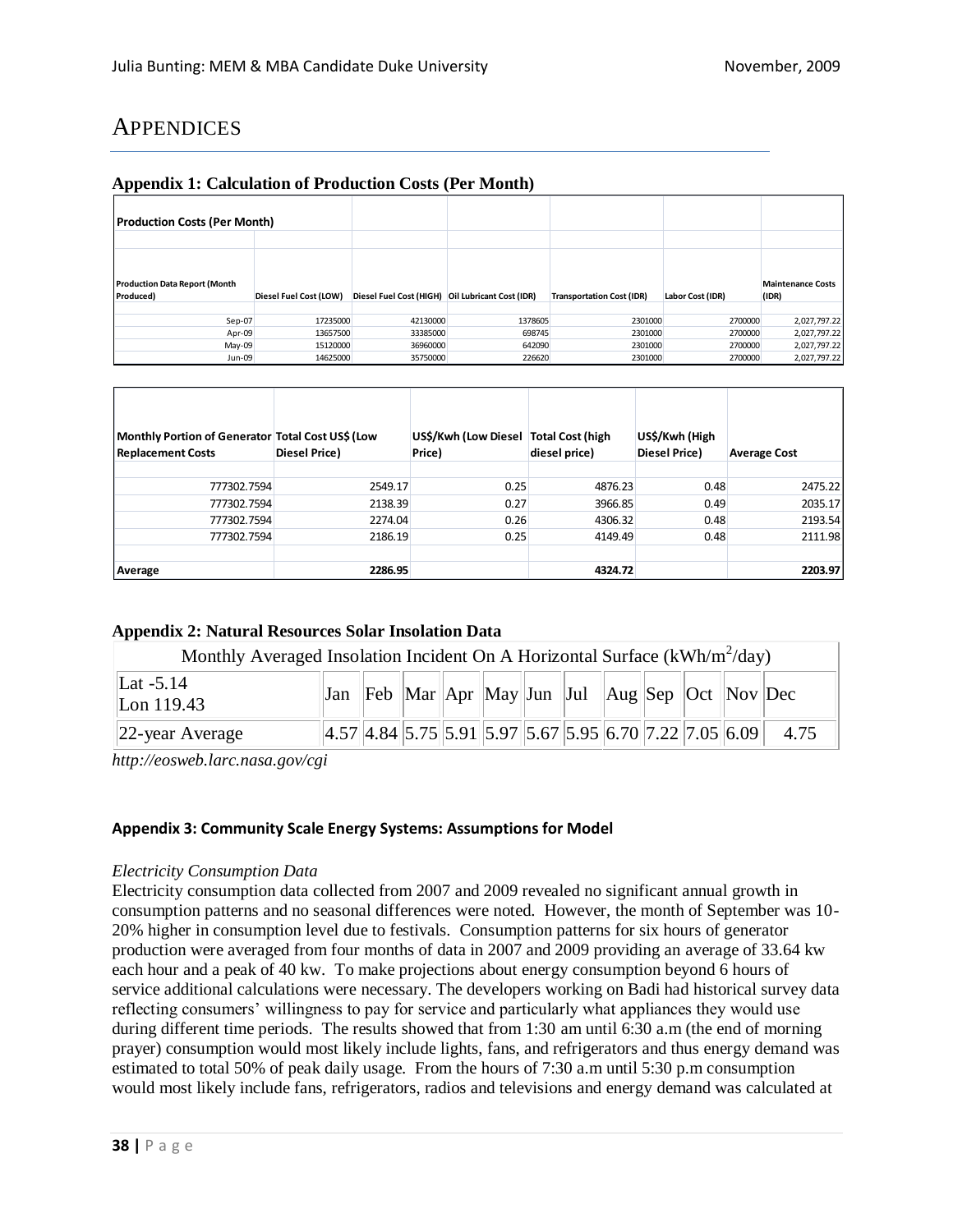60% of peak daily usage. Totaling all calculated data revealed an average island consumption of 614 kwh/day.

#### *Technology Pricing*

All prices for technology were obtained from manufacturers and distributors in Java. Where differences were found, lower prices were used.

- $\bullet$  100 w solar panel: \$300
- Converter: \$800/kw
- Trojan L16 Batteries: \$200/battery
- Diesel generator: \$25,000 price provided by Utility PLN
- Diesel fuel: Inputs for the model included three different prices to reflect fluctuation in fuel prices over a five year period. Prices were obtained from Pertamina and the costs of transportation to the island were added to produce the following totals;  $(Low = $0.51, Average = $0.66, High = $1.16)$
- Maintenance costs for the generator were calculated based on historical maintenance records over five years and averaged over the lifetime of the generator. The maintenance price was \$0.20/hour.

#### *Additional Assumptions*

Cost of capital: 10% Solar radiation data: Obtained from Nasa Maximum Annual Capacity Shortage: 10%

#### **Appendix 4: Individual Sized Energy System: Generator and PLN**

The following chart outlines the upfront costs to entrepreneurs and also monthly costs for generating electricity from generators combined with service from PLN.

| Energy Price for Pumping Water (Diesel Generator & PLN Service) |         |         |         |         |         |         |         |         |         |         |  |
|-----------------------------------------------------------------|---------|---------|---------|---------|---------|---------|---------|---------|---------|---------|--|
| 10<br><b>YEARS</b><br>8<br>6                                    |         |         |         |         |         |         |         |         |         |         |  |
| <b>Fuel Prices</b>                                              | \$1.902 | \$1.902 | \$1.902 | \$1.902 | \$1,902 | \$1,902 | \$1,902 | \$1,902 | \$1,902 | \$1,902 |  |
| PLN electricity (6 hrs/dayx365 days)                            | \$32    | \$32    | \$32    | \$32    | \$32    | \$32    | \$32    | \$32    | \$32    | \$32    |  |
| <b>Gen Set Prices</b>                                           | \$1,000 | \$50    | \$50    | \$50    | \$50    | \$50    | \$50    | \$50    | \$50    | \$50    |  |
| Pump/aerator prices                                             | \$200   |         |         |         |         |         |         |         |         |         |  |
| <b>Total Cost for Pumping</b>                                   | \$3,134 | \$1,984 | \$1,984 | \$1,984 | \$1,984 | \$1,984 | \$1,984 | \$1,984 | \$1,984 | \$1,984 |  |

#### **Appendix 5: Individual Sized Energy Systems: Assumptions for Model of Generator and PLN**

#### *Generator Cost & Lifetime*

Costs and sizing was determined from dealers in Makassar, Indonesia. Dealers suggest that the life span of the generators is 10 years. While generators are typically used longer in developing countries, they are not operating efficiently and fuel expenses increase. Also, on an island salt in the air seriously degrades machinery. Therefore, 10 years was the assumed lifetime of the generators in this scenario.

#### *Cost Assumptions*

The following table outlines the cost assumptions. Maintenance costs for the small generators were not included due to inadequate data and assumptions that costs would be minimal if replacements occurred after 10 years.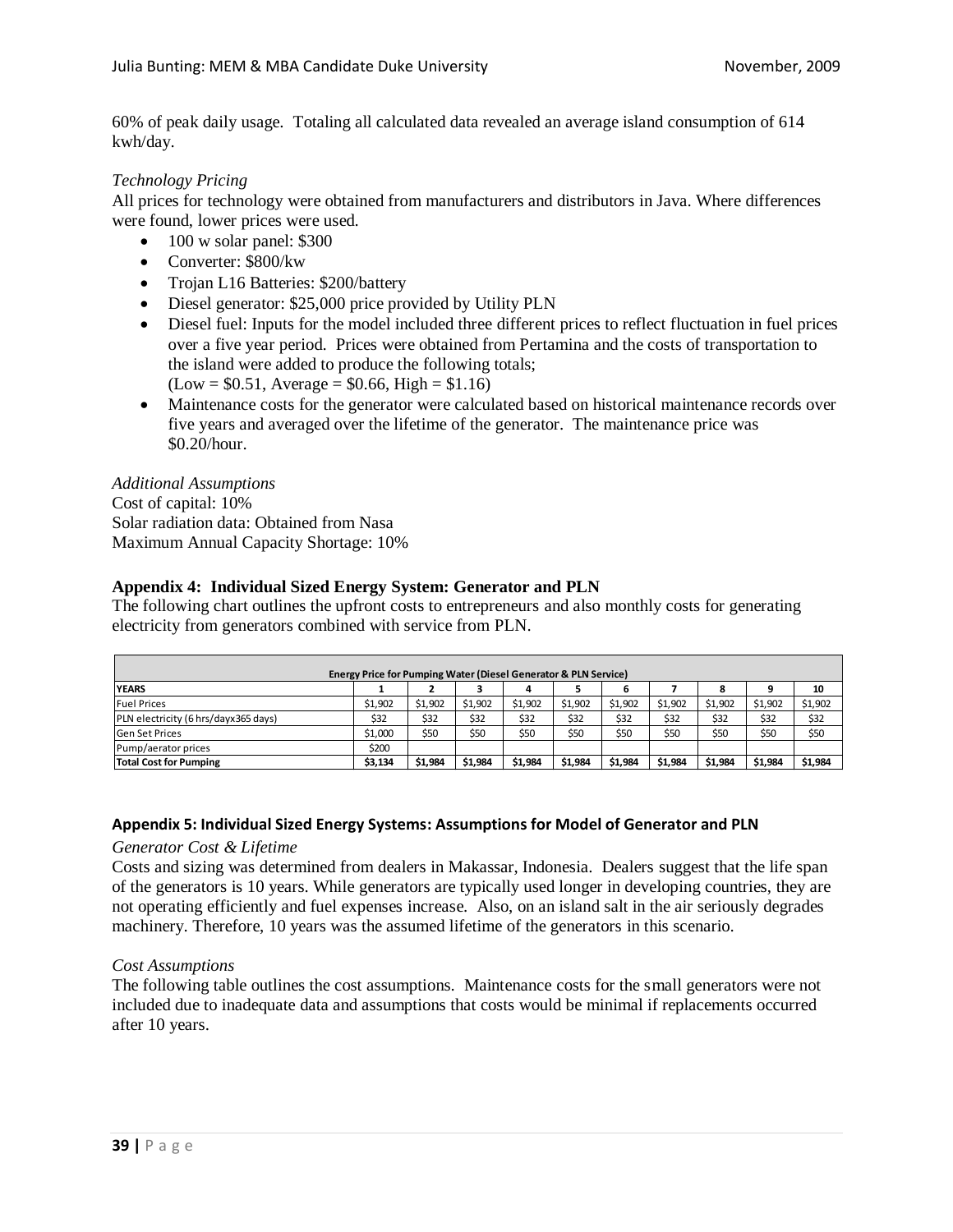| <b>Cost Assumptions</b>                         | <b>August 1 Price</b> | <b>Peak pricing</b> |
|-------------------------------------------------|-----------------------|---------------------|
| <b>Utility Costs</b>                            |                       |                     |
| Utility Bill for 300 w pump/aerator (USD/month) | 2.70                  |                     |
| <b>Infrastructure Costs</b>                     |                       |                     |
| Cost of Pumps/Aerator                           | 200\$                 |                     |
| Cost of two generators (lifetime = 10yrs)       | 1000\$                |                     |
| <b>Fuel Costs</b>                               |                       |                     |
| Fuel/year (IDR) (9 L/day x 365 days x6000IDR/L) | 19710000              | 36135000            |
| Fuel/year (USD)                                 | 1901.77               | 3486.58             |
| USD per month                                   | 158.48                | 290.55              |

#### **Appendix 6: Component Design and Pricing of Individualized System: Solar PV**

| Sciar Arrest<br>Costroller<br><b>SCAFT</b><br>S3-TLG80 DC<br>Storage System | no | Quote (2a) for Solar Submersible Pump<br>Item<br>PS150 Centric Submersible pump<br>2 Solar Panels 125<br>3 Battery 12 v 100 AH | Unit<br>4<br>3 | S | <b>Unit Price</b><br>\$1,635.00<br>625.00<br>310.00 | \$<br>\$<br>\$ | <b>Total Price</b><br>1,635.00<br>2,500.00<br>930.00 |
|-----------------------------------------------------------------------------|----|--------------------------------------------------------------------------------------------------------------------------------|----------------|---|-----------------------------------------------------|----------------|------------------------------------------------------|
| $\sim$<br><b>STATISTICS</b><br>$\bullet$<br>$\bullet$<br>Battery<br>Aestor  |    | Quote (2b) for Solar Aerator                                                                                                   |                |   | subtotal                                            | s              | 5,065.00                                             |
| PS150                                                                       | no | Item                                                                                                                           | Unit           |   | <b>Unit Price</b>                                   |                | <b>Total Price</b>                                   |
| Submers<br>ille<br>Pyno                                                     |    | 17 W DC aerator 1500 L/H                                                                                                       |                | S | 56.00                                               | S              | 56.00                                                |
|                                                                             |    | 2 Solar Panels 125                                                                                                             |                | S | 625.00                                              | s              | 625.00                                               |
|                                                                             |    | 3 S3-TLG 80(Storage System)                                                                                                    |                | S | 500.00                                              | s              | 500.00                                               |
|                                                                             |    |                                                                                                                                |                |   | subtotal                                            |                | 1.181.00                                             |

#### **Appendix 7**

The pricing model assumes that all internal pumping that currently requires a second pump could be replaced with design changes that take advantage of gravity feed. The additional costs required to modify designs were not added to this calculation.

## **Appendix 8**

There are numerous assumptions made in this model which include;

- Financing will be available at some future date in Indonesia that will offer rates of 25%
- Institutions will offer financing to these entrepreneurs with no collateral
- Entrepreneurs earning \$480/year qualify for a loan greater than \$10,000
- All bibbet survive the year and reach market (no death rate)